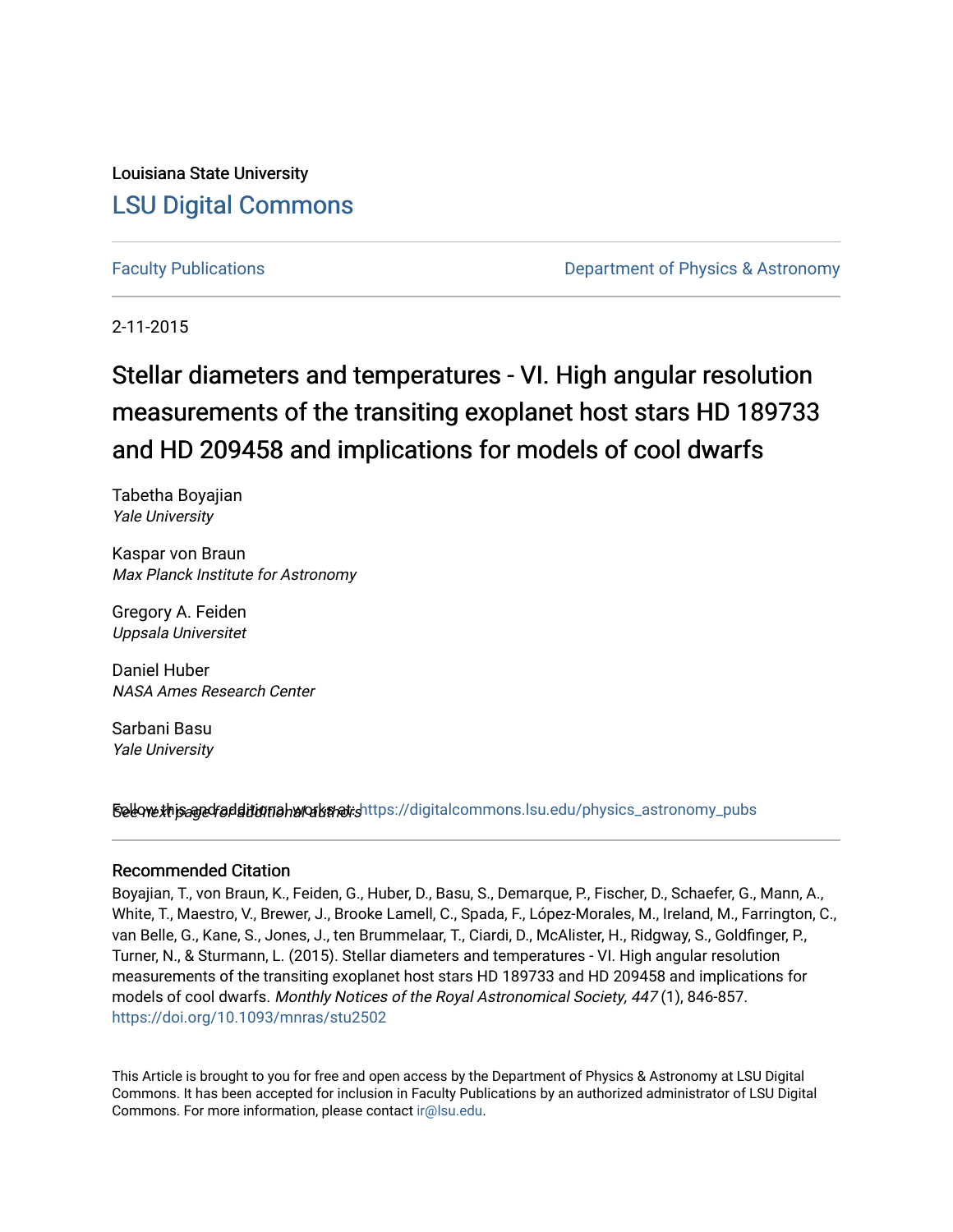### Authors

Tabetha Boyajian, Kaspar von Braun, Gregory A. Feiden, Daniel Huber, Sarbani Basu, Pierre Demarque, Debra A. Fischer, Gail Schaefer, Andrew W. Mann, Timothy R. White, Vicente Maestro, John Brewer, C. Brooke Lamell, Federico Spada, Mercedes López-Morales, Michael Ireland, Chris Farrington, Gerard T. van Belle, Stephen R. Kane, Jeremy Jones, Theo A. ten Brummelaar, David R. Ciardi, Harold A. McAlister, Stephen Ridgway, P. J. Goldfinger, Nils H. Turner, and Laszlo Sturmann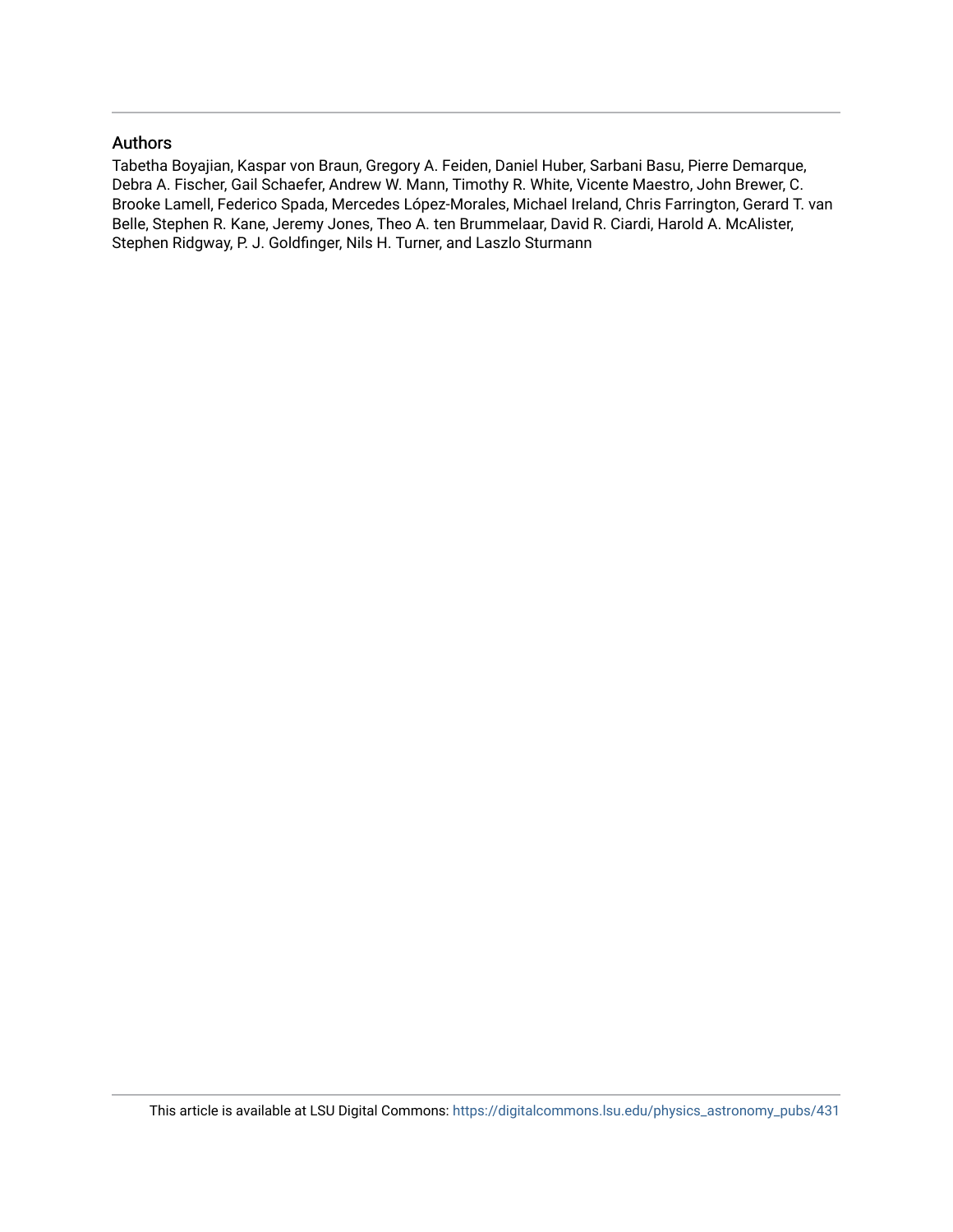## **Stellar diameters and temperatures – VI. High angular resolution measurements of the transiting exoplanet host stars HD 189733 and HD 209458 and implications for models of cool dwarfs**

Tabetha Boyajian, <sup>[1](#page-12-0)\*</sup> Kaspar von Braun, <sup>2,[3](#page-12-2)[,4](#page-12-3)</sup> Gregory A. Feiden, <sup>5</sup> Daniel Huber, <sup>6,[7](#page-12-6)</sup> Sarbani Basu,<sup>1</sup> Pierre Demarque,<sup>1</sup> Debra A. Fischer,<sup>1</sup> Gail Schaefer,<sup>[8](#page-12-7)</sup> Andrew W. Mann,  $9+$  Timothy R. White,  $10$  Vicente Maestro,  $11$  John Brewer,  $1$ C. Brooke Lamell,<sup>[1](#page-12-0)</sup> Federico Spada,<sup>12</sup> Mercedes López-Morales,<sup>[13](#page-13-1)</sup> Michael Ireland,<sup>14</sup> Chris Farrington,<sup>[8](#page-12-7)</sup> Gerard T. van Belle,<sup>[4](#page-12-3)</sup> Stephen R. Kane,<sup>15</sup> Jeremy Jones,<sup>[16](#page-13-4)</sup> Theo A. ten Brummelaar, <sup>8</sup> David R. Ciardi, <sup>[17](#page-13-5)</sup> Harold A. McAlister, <sup>[16](#page-13-4)</sup> Stephen Ridgway, <sup>[18](#page-13-6)</sup> P. J. Goldfinger, <sup>[8](#page-12-7)</sup> Nils H. Turner<sup>8</sup> and Laszlo Sturmann<sup>8</sup>

*Affiliations are listed at the end of the paper*

Accepted 2014 November 21. Received 2014 November 21; in original form 2014 August 14

#### **ABSTRACT**

We present direct radii measurements of the well-known transiting exoplanet host stars HD 189733 and HD 209458 using the CHARA Array interferometer. We find the limbdarkened angular diameters to be  $\theta_{\text{LD}} = 0.3848 \pm 0.0055$  and 0.2254  $\pm$  0.0072 mas for HD 189733 and HD 209458, respectively. HD 189733 and HD 209458 are currently the only two transiting exoplanet systems where detection of the respective planetary companion's orbital motion from high-resolution spectroscopy has revealed absolute masses for both star and planet. We use our new measurements together with the orbital information from radial velocity and photometric time series data, *Hipparcos* distances, and newly measured bolometric fluxes to determine the stellar effective temperatures ( $T_{\text{eff}} = 4875 \pm 43,6092 \pm 103$  K), stellar linear radii ( $R_* = 0.805 \pm 0.016$ , 1.203 ± 0.061 R<sub>O</sub>), mean stellar densities ( $\rho_* = 1.62 \pm 0.11$ ,  $0.58 \pm 0.14 \rho_{\odot}$ ), planetary radii ( $R_p = 1.216 \pm 0.024$ , 1.451  $\pm$  0.074  $R_{Jup}$ ), and mean planetary densities ( $\rho_p = 0.605 \pm 0.029$ , 0.196  $\pm$  0.033  $\rho_{Jup}$ ) for HD 189733b and HD 209458b, respectively. The stellar parameters for HD 209458, an F9 dwarf, are consistent with indirect estimates derived from spectroscopic and evolutionary modelling. However, we find that models are unable to reproduce the observational results for the K2 dwarf, HD 189733. We show that, for stellar evolutionary models to match the observed stellar properties of HD 189733, adjustments lowering the solar-calibrated mixing-length parameter to  $\alpha_{\text{MLT}} = 1.34$  need to be employed.

**Key words:** techniques: interferometric – stars: fundamental parameters – stars: individual: HD 189733 – stars: individual: HD 209458 – stars: late-type – infrared: stars.

#### **1 INTRODUCTION**

Exoplanet characterization relies heavily on our ability to accurately describe the host star properties, as the properties of a planet are only known as well as those of its host star. A common approach is to use stellar atmosphere and evolutionary models to determine

<span id="page-2-1"></span><span id="page-2-0"></span>E-mail: [tabetha.boyajian@yale.edu](mailto:tabetha.boyajian@yale.edu) †Harlan J. Smith Fellow.

stellar properties from observables like spectral features and/or photometric colours. However, the comparison between these indirect calculations and direct measurements of both single and binary star radii and temperatures has consistently produced a discrepancy: directly determined values tend to be ∼5 per cent larger and  $\sim$ 3 per cent cooler than their corresponding values predicted by models (e.g. Torres, Andersen & Giménez  $2010$ ; Boyajian et al. [2012\)](#page-11-0). The source of this discrepancy is still unclear, but suggested explanations include stellar age, magnetic activity/starspots, close binary interactions, composition, convection, equation of state,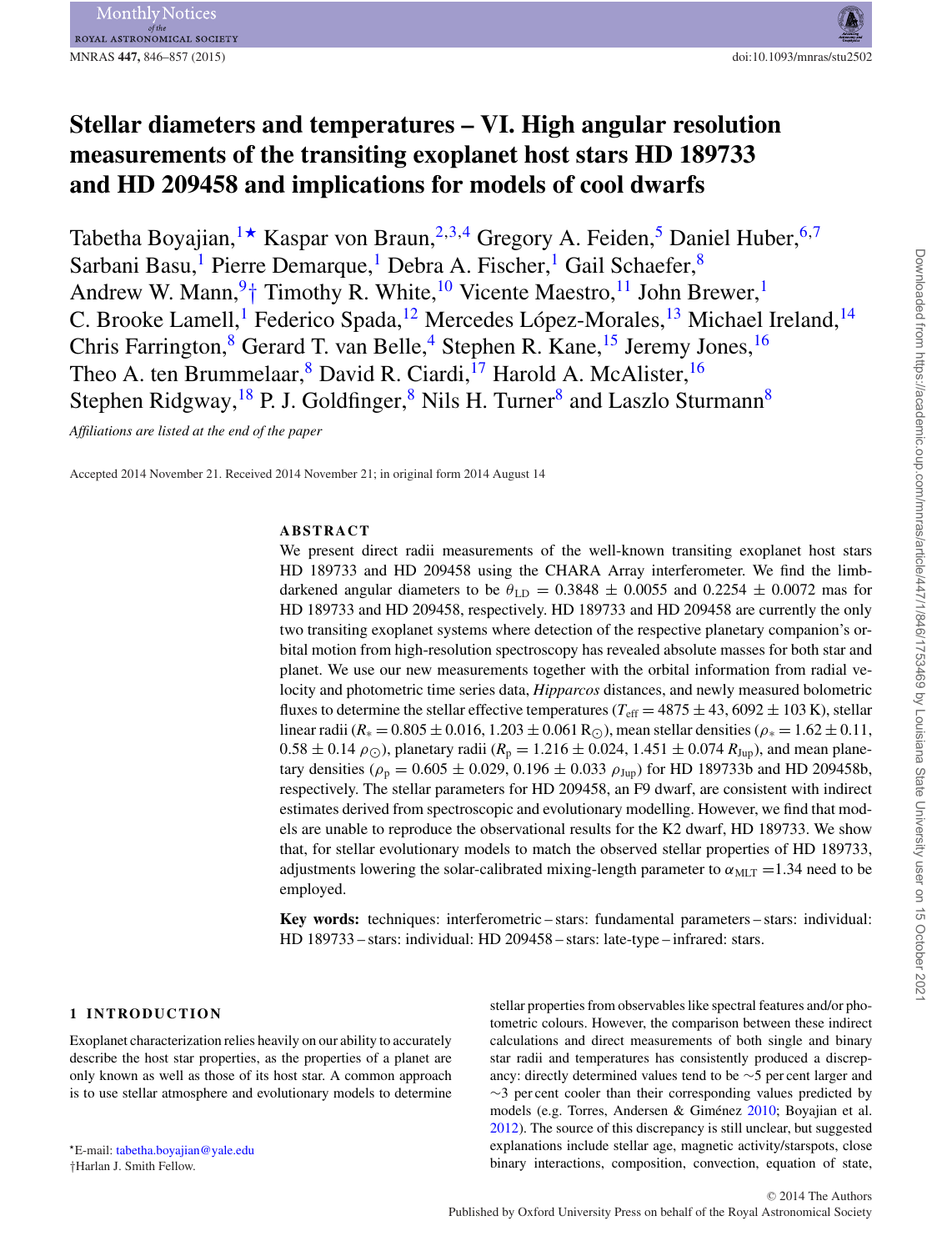mixing-length theory, solar mixtures, or combinations of the above factors not being properly accounted for in the modelling processes.

Alleviating this dependence on models by directly measuring host star properties is a golden ticket to unbiased and *absolute* system properties. While empirical determination of the stellar radius is rare, select cases do exist where the host star radius is measured with long-baseline optical interferometry (LBOI) or asteroseismology. In the case of the former, LBOI has resolved the transiting exoplanet hosts GJ 436 (von Braun et al. [2012\)](#page-12-12), 55 Cnc (Baines et al. [2008;](#page-11-1) van Belle & von Braun [2009;](#page-12-13) von Braun et al. [2011\)](#page-12-14), and HD 189733 (Baines et al. [2007\)](#page-11-2). Of these, only recent improvements to instruments and increased sensitivities and techniques have enabled measurements to determine these stellar radii to better than 5 per cent precision (3.1 per cent for GJ 436, von Braun et al. [2012;](#page-12-12) and 0.6 per cent for 55 Cnc, von Braun et al. [2011\)](#page-12-14). For both transiting and non-transiting exoplanet hosts, the combination of the stellar angular size from LBOI, trigonometric parallax from *Hipparcos*, and bolometric flux via spectral energy distribution (SED) fitting allows for largely model-independent determination of stellar radii and effective temperatures (e.g. von Braun et al. [2014\)](#page-12-15).

The latter technique of using asteroseismology to measure radii of transiting exoplanet host stars has been shown to be a fruitful resource in recent years compared to LBOI. The progress in this field is well described in Huber et al. [\(2013\)](#page-12-16), who present results from the NASA *Kepler* mission of 77 exoplanet host stars in the *Kepler* field that have radii and masses via asteroseismology with uncertainties of  $\sigma(R_*) \sim 3$  per cent and  $\sigma(M_*) \sim 7$  per cent. Lastly, we note that the detections of circumbinary planets, i.e. transiting planets in eclipsing binary systems, have enabled the extraction of stellar/planetary radii to high precision through a full photometricdynamical model (e.g. see Carter et al. [2011;](#page-11-3) Doyle et al. [2011\)](#page-12-17). Unfortunately, although Welsh et al. [\(2012\)](#page-12-18) predict that 1 per cent of close binary stars should have planets in such a perfect viewing configuration, few systems are known or well characterized.

This paper presents LBOI observations of two well-known transiting exoplanet host stars HD 189733 (*V*mag = 7.70, K2 V; Gray et al. [2003\)](#page-12-19) and HD 209458 (*V*mag = 7.65, F9 V; Gray, Napier & Winkler [2001\)](#page-12-20). We introduce our data in Section 2, and present the stellar and revised planetary properties in Section 3. In Section 4, we describe various model-dependent stellar properties in comparison with this work. In Section 5, we discuss scenarios to reconcile the discrepant results of the data with models for the lower mass host, HD 189733.

#### **2 DATA**

#### **2.1 Interferometric observations**

Interferometric observations were performed with the Center for High Resolution Astronomy (CHARA) Array, a long-baseline optical/infrared interferometer located at the historic Mount Wilson Observatory in California. The CHARA Array consists of six 1-m diameter telescopes in a Y-configuration where the distances between telescopes, referred to as the baseline *B*, range from ∼30 to 330 metres.

The predicted angular sizes of HD 189733 and HD 209458 are of the order of a few tenths of a milliarcsecond (e.g. see Boyajian, van Belle  $\&$  von Braun [2014,](#page-11-4) and the discussion below). Thus, observations were conducted using the Precision Astronomical Visible Observations (PAVO) beam combiner with pairs of telescopes on the longest baseline configurations available in order to adequately resolve the stars. The PAVO beam combiner operates in the *R* band

<span id="page-3-0"></span>**Table 1.** Log of interferometric observations.

| Star<br>UT date | <b>Baseline</b> | No. of<br>obs | Calibrators                     |
|-----------------|-----------------|---------------|---------------------------------|
| HD 189733       |                 |               |                                 |
| 2012/05/13      | W1/E1           | 5             | HD 189944, HD 190993            |
| 2012/05/14      | W1/E1           |               | HD 189944, HD 190993            |
| HD 209458       |                 |               |                                 |
| 2012/08/23      | S1/E1           | 6             | HD 210516, HD 209380, HD 211733 |
| 2012/08/24      | E1/W1           | 2             | HD 210516, HD 209380, HD 211733 |
| 2012/10/04      | S1/E1           | 4             | HD 210516, HD 209380            |
| 2012/11/14      | S2/E2           | 2             | HD 210516, HD 209380            |

*Note.* For details on the interferometric observations, see Section 2.1.

(Ireland et al. [2008\)](#page-12-21), and routinely measures precise stellar angular diameters well under a milliarcsecond (Baines et al. [2012;](#page-11-5) Huber et al. [2012;](#page-12-22) Maestro et al. [2013;](#page-12-23) White et al. [2013\)](#page-12-24).

A log of the observations is shown in Table [1.](#page-3-0) In summary, observations of each object were bracketed in time with several calibrator stars. Initial query of suitable calibrators is based on the JMMC Stellar Diameters Catalog (Bonneau et al.  $2006, 2011$  $2006, 2011$ ).<sup>1</sup> We selected calibrators based upon their physical attributes: no known duplicity, low projected rotational velocity, $2 \sin \theta$  brightness compared to the science star at the wavelength of observation (within ∼1 mag), closer than 8 deg on the sky from science target, and, most importantly, to be unresolved point-like sources based on their estimated angular size (van Belle & van Belle [2005;](#page-12-25) Boyajian et al. [2013\)](#page-11-8). Our calibrators, listed in Table [1,](#page-3-0) have estimated angular diameters ranging from  $\theta_{\text{est}} = 0.11$  to 0.19 mas (Bonneau et al. [2006,](#page-11-6) [2011\)](#page-11-7). Our choice of using more than one calibrator with each science star allows the calibrators to be calibrated against one another. This is important especially when pushing the resolution limits to ensure no unwanted bias is present in the data.

Data for each star are reduced and calibrated using the standard reduction routines to extract calibrated squared-visibility measurements  $(V^2)$ ; for details, see Maestro et al. [2013;](#page-12-23) White et al. [2013\)](#page-12-24). We fit the data to the functions for uniform disc and limb-darkened angular diameters defined in Hanbury Brown et al. [\(1974\)](#page-12-26) using the solar metallicity (Table [3\)](#page-6-0), *R*-band linear limbdarkening coefficients from Claret & Bloemen [\(2011\)](#page-12-27). Limb darkening is dependent on both the stellar atmospheric properties of temperature and gravity, and we thus iterate on the coefficients to be consistent with the derived stellar properties (see Section 3, Table [3\)](#page-6-0). Only one iteration was required for the values to converge. The final limb-darkening coefficients we use are  $\mu_R = 0.67$ and 0.55 for HD 189733 and HD 209458, respectively. We assume a conservative 5 per cent uncertainty in these limb-darkening coefficients. Errors on the fitted angular diameter are computed from a Markov chain Monte Carlo (MCMC) simulation using 6400 realizations to account for uncertainties in the  $V^2$  measurement, in the calibrator diameter (10 per cent), in limb-darkening coefficients (5 per cent), as well as the PAVO wavelength scale (5 per cent; detailed descriptions are found within Maestro et al. [2013;](#page-12-23) White et al. [2013\)](#page-12-24). We obtain measured uniform disc diameters of  $\theta_{\text{UD}} = 0.3600 \pm 0.0046$  and  $0.2147 \pm 0.0066$  mas and limbdarkened diameters of  $\theta_{LD} = 0.3848 \pm 0.0055$  and  $0.2254 \pm 0.0072$ 

<sup>1</sup> [http://www.jmmc.fr/catalogue\\_jsdc.htm](http://www.jmmc.fr/catalogue_jsdc.htm)

<sup>&</sup>lt;sup>2</sup> Stars become oblate if rotating near critical velocities. The degree of oblateness depends on several factors, namely the stellar mass, (mean) radius, and the projected rotational velocity (Absil et al. [2008\)](#page-11-9).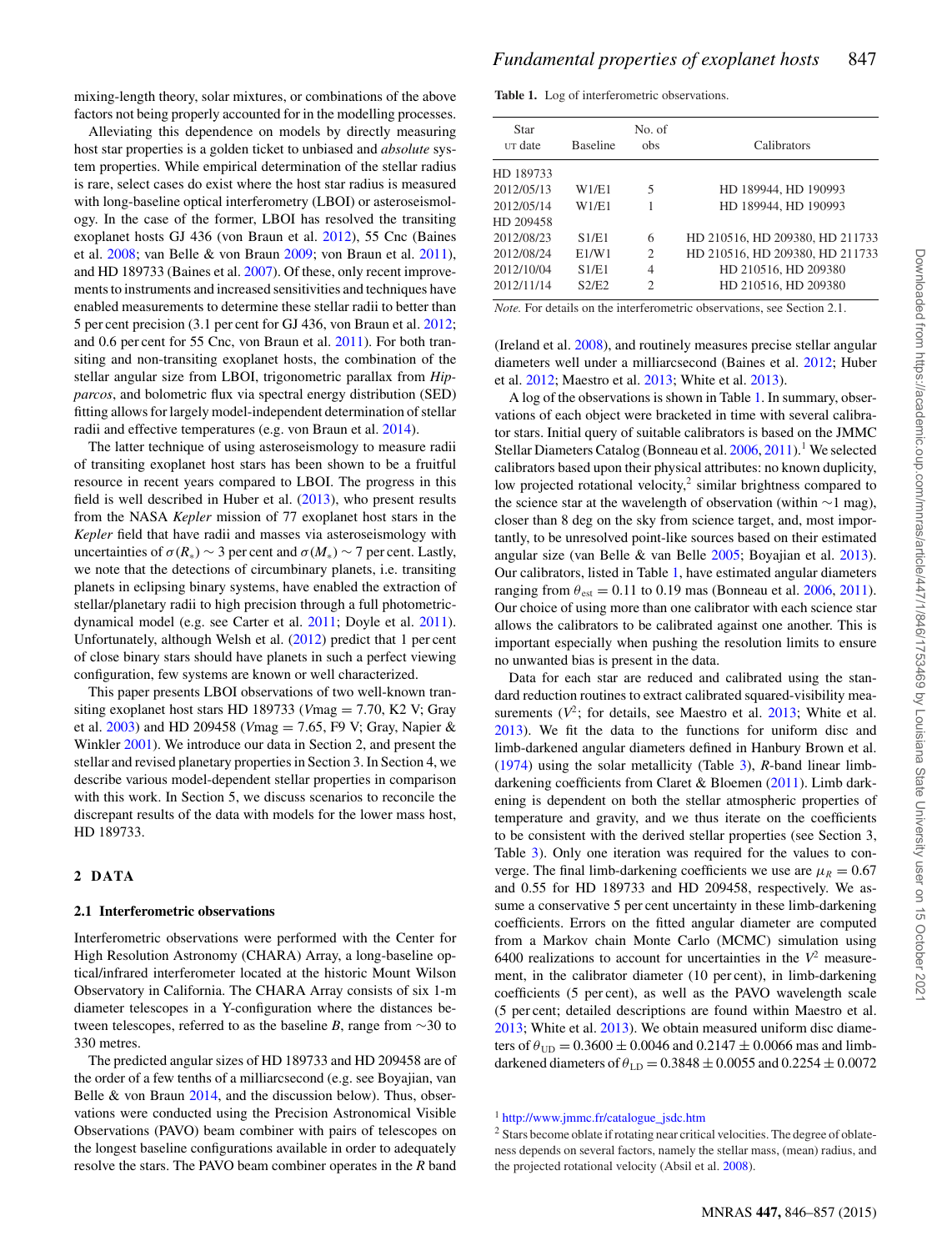<span id="page-4-0"></span>

**Figure 1.** Plots of calibrated interferometric  $V^2$  values and the limb-darkened  $V^2$  values for HD 189733 (left) and HD 209458 (right). The blue dots represent the data presented in this work and the solid red line represents the *R*-band limb-darkened diameter fit for each star. The black diamonds represent the data from Baines et al. [\(2007\)](#page-11-2), and the dashed red line represents their *H*-band limb-darkened diameter fit. Note that the  $V^2$  functions are different for HD 189733 due to the limb-darkening coefficient, which is larger in the *R* band compared to the *H* band. The interferometric observations are described in Section 2.1.

mas for HD 189733 and HD 209458, respectively. Fig. [1](#page-4-0) shows the data and the visibility curves for each star. These direct angular diameter measurements agree very well with both stars' predicted angular size using empirically calibrated surface-brightness re-lations from Boyajian et al. [\(2014\)](#page-11-4):  $\theta_{SB} = 0.380 \pm 0.019$  for HD 189733 and  $\theta_{SB} = 0.228 \pm 0.011$  for HD 209458, consistent with our measured values to 0.005 and 0.003 mas (0.258 $\sigma$  and  $0.002\sigma$ ) for HD 189733 and HD 209458, respectively.

The CHARA Array was also used to measure the diameter of HD 189733 in Baines et al. [\(2007\)](#page-11-2). This measurement was obtained using the CHARA Classic beam combiner in the *H* band ( $\lambda = 1.67 \,\mu\text{m}$ ) and yielded an angular diameter of  $\theta_{\text{LD}} = 0.377 \pm 0.024$  mas (6.7 per cent error). Our result presented here for HD 189733 agrees very well  $(0.008 \text{ mas}; 0.46\sigma)$ with this result but reduces the measurement error by a factor of 3. The increased precision of our result is due to the choice of beam combiner that operates at shorter wavelengths (samples higher spatial frequencies), which increases the resolution by about a factor of 2.5 times for a given baseline. To illustrate this difference, we show the data from Baines et al. [\(2007\)](#page-11-2) plotted with our own in Fig. [1.](#page-4-0)

Bakos et al. [\(2006\)](#page-11-10) report the detection of an M-dwarf companion to HD 189733, with separation of ∼11 arcsec. Baines et al. [\(2007\)](#page-11-2) discussed possible contamination of the interferometric measurements due to this companion, and rejected the possibility. We confirm that the interferometer's field of ∼2 arcsec (∼1 arcsec mask hole size plus seeing; Boyajian et al. [2008;](#page-11-11) Ireland et al. [2008\)](#page-12-21) is too little in comparison to the binary separation and thus cannot bias the measurements presented here.

We caution that the angular size of HD 209458 is at the resolution limit of CHARA/PAVO, and that due to sensitivity limits, its calibrators are at most ∼30 per cent smaller than our target. Consequently, the measured diameter for HD 209458 (and subsequently derived stellar properties) may be affected by systematic errors in the estimated calibrator sizes.

#### **2.2 Spectroscopic observations**

Optical spectra of HD 189733 and HD 209458 were taken with the SuperNova Integral Field Spectrograph (SNIFS; Aldering et al. [2002;](#page-11-12) Lantz et al. [2004\)](#page-12-28) on the University of Hawaii 2.2 m telescope atop Mauna Kea on 2014 September 4. SNIFS split the light into blue (0.32–0.52  $\mu$ m) and red (0.51–0.97  $\mu$ m) channels using a dichroic mirror. The spectral resolution was  $\approx 800$  and  $\approx 1000$  for the blue and red channels, respectively. Integration times were 33

and 50 s for HD 209458 and HD 189733, which yielded a median signal to noise ratio (SNR) of >300 per resolving element for both stars in the red channel but kept counts below the non-linear region of the detector.

Details of the SNIFS pipeline can be found in Bacon et al. [\(2001\)](#page-11-13) and Aldering et al. [\(2006\)](#page-11-14). Briefly, the pipeline performed dark, bias, and flat-field corrections and cleaned the data of bad pixels and cosmic rays, then calibrated the data based on arc lamp exposures taken at the same telescope pointing and time as the science data. The SNIFS pipeline applied an approximate flux calibration (based on archive data) and collapsed the three-dimensional data cubes into a one-dimensional spectrum using an analytic point spread function model. To achieve a more accurate flux calibration and correct telluric lines, we used spectra of the EG131, Fiege110, and BD+174708 spectrophotometric standards (Oke [1990\)](#page-12-29) taken throughout the night and a model of the atmosphere above Mauna Kea (Buton et al. [2013\)](#page-11-15). More details of our SNIFS reduction can be found in Gaidos et al. [\(2014\)](#page-12-30).

Near-infrared spectra of HD 189733 and HD 209458 were taken with upgraded SpeX (uSpeX; Rayner et al. [2003\)](#page-12-31) attached to the NASA Infrared Telescope Facility on Mauna Kea on 2014 August 26. Observations were performed in short cross-dispersed mode with the 1.6 arcsec  $\times$  15 arcsec slit. In this mode, uSpeX provided continuous coverage from 0.7 to 2.5  $\mu$ m at a resolution of  $\simeq$ 400. Each target was placed at two positions along the slit (A and B) and observed in an ABBA pattern to accurately subtract the sky background by differencing. At least eight spectra were taken this way, which gave a median SNR > 200 for each star. To remove effects from large telescope slews, we obtained flat-field and argon lamp calibration sequences after each target. To correct for telluric lines, we observed an A0V-type star immediate after each target and within 0.1 airmasses.

Spectra wer[e](#page-5-0) extracted using version 4.0 of the SPEXTOOL package (Cushing, Vacca & Rayner [2004\)](#page-12-32), which performed flat-field correction, wavelength calibration, sky subtraction, and extraction of the one-dimensional spectrum. Multiple exposures were combined using the IDL routine XCOMBXPEC. A telluric correction spectrum was constructed from each A0V star and applied to the relevant spectrum using the XTELLCOR package (Vacca, Cushing & Rayner [2003\)](#page-12-33). The uSpeX orders were merged using the XMERGEORDERS tool.

Optical and NIR spectra were joined for each star using the overlapping region (0.7–0.9  $\mu$ m), first by scaling the optical to match the NIR data, then by replacing the overlapping region with the weighted mean of the two spectra at each wavelength element.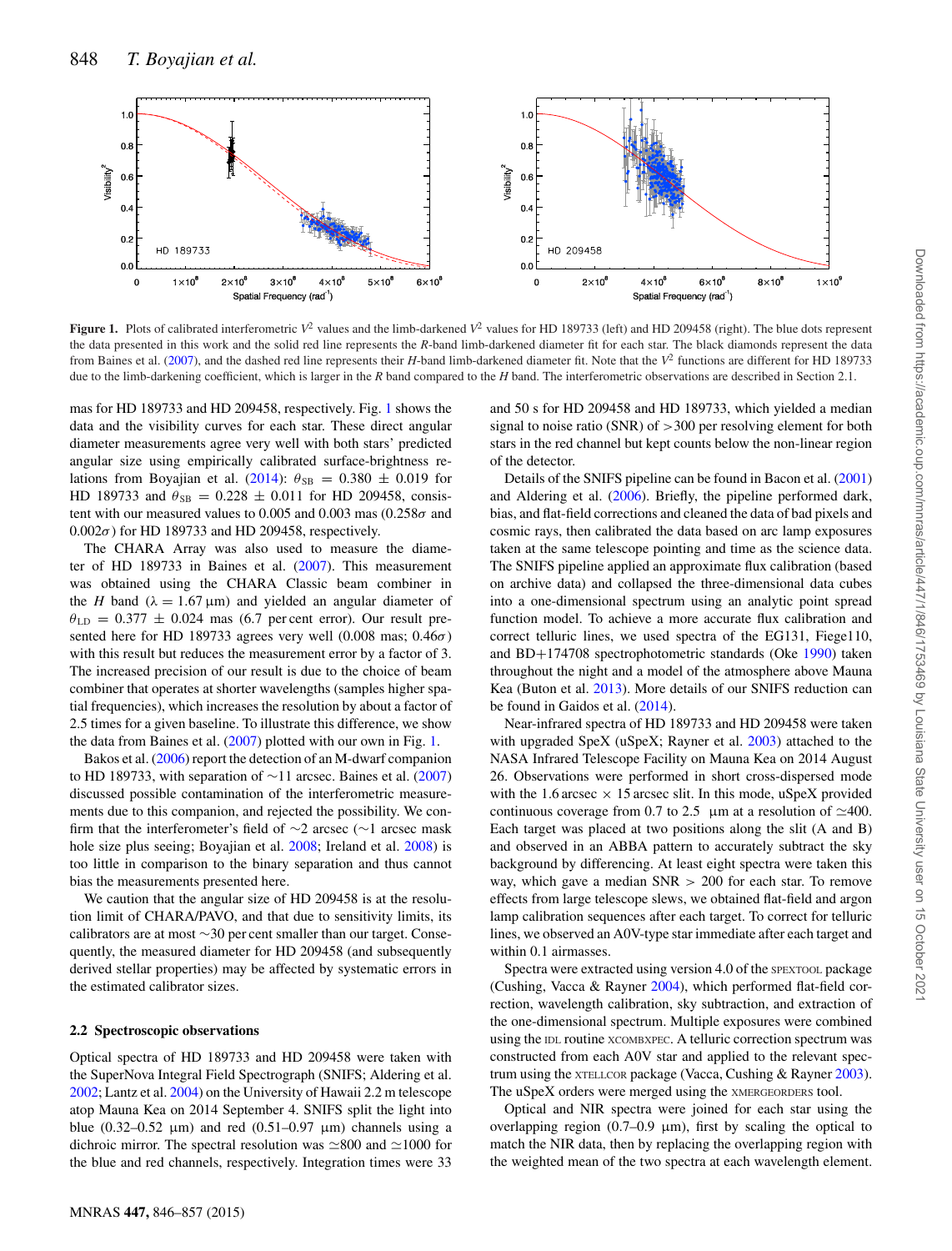| 0.08<br>HD 189733<br>Stromgren<br>10.413<br>Olsen (1993)<br>$\mathcal{U}$<br>HD 189733<br>Stromgren<br>9.172<br>0.08<br>Olsen (1993)<br>$\upsilon$<br>b<br>HD 189733<br>Stromgren<br>8.203<br>0.08<br>Olsen (1993)<br>HD 189733<br>Stromgren<br>7.676<br>0.08<br>Olsen (1993)<br>y<br>HD 189733<br>Stromgren<br>10.4<br>0.05<br>Kotoneva et al. (2002)<br>$\mathcal U$<br>HD 189733<br>Stromgren<br>b<br>8.192<br>0.05<br>Kotoneva et al. (2002)<br>HD 189733<br>Stromgren<br>9.161<br>0.05<br>Kotoneva et al. (2002)<br>$\upsilon$<br>0.05<br>Kotoneva et al. (2002)<br>HD 189733<br>Stromgren<br>7.665<br>y<br>7.67<br>0.05<br>Kotoneva et al. (2002)<br>HD 189733<br>Stromgren<br>$\mathcal{Y}$<br>HD 189733<br>2MASS<br>J<br>6.073<br>0.027<br>Cutri et al. (2003)<br>HD 189733<br>2MASS<br>Η<br>5.587<br>0.027<br>Cutri et al. (2003)<br>2MASS<br>Ks<br>5.541<br>0.015<br>HD 189733<br>Cutri et al. (2003)<br>U<br>HD 189733<br>Johnson<br>9.241<br>0.1<br>Koen et al. (2010)<br>Johnson<br>B<br>0.03<br>HD 189733<br>8.578<br>Koen et al. (2010)<br>Johnson<br>V<br>HD 189733<br>7.648<br>0.03<br>Koen et al. (2010)<br>Cousins<br>$R_{\rm C}$<br>7.126<br>0.03<br>Koen et al. (2010)<br>HD 189733<br>Cousins<br>HD 189733<br>Ic<br>6.680<br>0.03<br>Koen et al. (2010)<br>Johnson<br>$\boldsymbol{V}$<br>7.680<br>0.05<br>Bailer-Jones (2011)<br>HD 189733<br>HD 209458<br>Stromgren<br>9.462<br>0.08<br>Olsen (1983)<br>$\boldsymbol{\mathcal{U}}$<br>Stromgren<br>8.558<br>HD 209458<br>0.08<br>Olsen (1983)<br>$\upsilon$<br>Stromgren<br>b<br>8.020<br>0.08<br>HD 209458<br>Olsen (1983)<br>7.650<br>HD 209458<br>Stromgren<br>0.08<br>Olsen (1983)<br>y<br>HD 209458<br>Stromgren<br>9.46<br>0.05<br>Olsen (1994)<br>$\mathcal{U}$<br>HD 209458<br>Stromgren<br>9.439<br>0.05<br>Olsen (1994)<br>$\mathcal{U}$<br>HD 209458<br>Stromgren<br>b<br>8.018<br>0.05<br>Olsen (1994)<br>b<br>HD 209458<br>Stromgren<br>8.015<br>0.05<br>Olsen (1994)<br>8.556<br>HD 209458<br>Stromgren<br>0.05<br>Olsen (1994)<br>$\upsilon$<br>HD 209458<br>Stromgren<br>8.548<br>0.05<br>Olsen (1994)<br>$\upsilon$<br>HD 209458<br>Stromgren<br>7.648<br>0.05<br>Olsen (1994)<br>y<br>HD 209458<br>Stromgren<br>7.663<br>0.05<br>Olsen (1994)<br>y<br>9.443<br>HD 209458<br>Stromgren<br>0.08<br>$\boldsymbol{\mathcal{U}}$<br>HD 209458<br>Stromgren<br>8.546<br>0.08<br>$\upsilon$<br>b<br>HD 209458<br>Stromgren<br>8.011<br>0.08<br>HD 209458<br>Stromgren<br>7.650<br>0.08<br>y<br>$\bar{V}$<br>Johnson<br>7.65<br>0.01<br>HD 209458<br>Høg et al. (2000)<br>Johnson<br>B<br>8.18<br>0.02<br>Høg et al. (2000)<br>HD 209458<br>$\bar{V}$<br>7.639<br>HD 209458<br>Johnson<br>0.02<br>Kharchenko (2001)<br>B<br>8.230<br>0.04<br>Kharchenko (2001)<br>HD 209458<br>Johnson<br>J<br>6.591<br>HD 209458<br>2MASS<br>0.011<br>Cutri et al. (2003)<br>HD 209458<br>Η<br>6.366<br>0.035<br>Cutri et al. (2003)<br>2MASS<br>HD 209458<br>2MASS<br>Ks<br>6.308<br>0.021<br>Cutri et al. (2003)<br>HD 209458<br>V<br>7.693<br>0.063<br>Droege et al. $(2006)$<br>Johnson<br>$\boldsymbol{V}$<br>HD 209458<br>Johnson<br>7.640<br>0.014<br>Kharchenko et al. (2007) | Star | Photometric system | Filter | Value | Uncertainty | Reference                 |
|----------------------------------------------------------------------------------------------------------------------------------------------------------------------------------------------------------------------------------------------------------------------------------------------------------------------------------------------------------------------------------------------------------------------------------------------------------------------------------------------------------------------------------------------------------------------------------------------------------------------------------------------------------------------------------------------------------------------------------------------------------------------------------------------------------------------------------------------------------------------------------------------------------------------------------------------------------------------------------------------------------------------------------------------------------------------------------------------------------------------------------------------------------------------------------------------------------------------------------------------------------------------------------------------------------------------------------------------------------------------------------------------------------------------------------------------------------------------------------------------------------------------------------------------------------------------------------------------------------------------------------------------------------------------------------------------------------------------------------------------------------------------------------------------------------------------------------------------------------------------------------------------------------------------------------------------------------------------------------------------------------------------------------------------------------------------------------------------------------------------------------------------------------------------------------------------------------------------------------------------------------------------------------------------------------------------------------------------------------------------------------------------------------------------------------------------------------------------------------------------------------------------------------------------------------------------------------------------------------------------------------------------------------------------------------------------------------------------------------------------------------------------------------------------------------------------------------------------------------------------------------------------------------------------------------------------------------------------------------------------------------------------------------------------------------------------------------------------------------------------------------------------------------|------|--------------------|--------|-------|-------------|---------------------------|
|                                                                                                                                                                                                                                                                                                                                                                                                                                                                                                                                                                                                                                                                                                                                                                                                                                                                                                                                                                                                                                                                                                                                                                                                                                                                                                                                                                                                                                                                                                                                                                                                                                                                                                                                                                                                                                                                                                                                                                                                                                                                                                                                                                                                                                                                                                                                                                                                                                                                                                                                                                                                                                                                                                                                                                                                                                                                                                                                                                                                                                                                                                                                                          |      |                    |        |       |             |                           |
|                                                                                                                                                                                                                                                                                                                                                                                                                                                                                                                                                                                                                                                                                                                                                                                                                                                                                                                                                                                                                                                                                                                                                                                                                                                                                                                                                                                                                                                                                                                                                                                                                                                                                                                                                                                                                                                                                                                                                                                                                                                                                                                                                                                                                                                                                                                                                                                                                                                                                                                                                                                                                                                                                                                                                                                                                                                                                                                                                                                                                                                                                                                                                          |      |                    |        |       |             |                           |
|                                                                                                                                                                                                                                                                                                                                                                                                                                                                                                                                                                                                                                                                                                                                                                                                                                                                                                                                                                                                                                                                                                                                                                                                                                                                                                                                                                                                                                                                                                                                                                                                                                                                                                                                                                                                                                                                                                                                                                                                                                                                                                                                                                                                                                                                                                                                                                                                                                                                                                                                                                                                                                                                                                                                                                                                                                                                                                                                                                                                                                                                                                                                                          |      |                    |        |       |             |                           |
|                                                                                                                                                                                                                                                                                                                                                                                                                                                                                                                                                                                                                                                                                                                                                                                                                                                                                                                                                                                                                                                                                                                                                                                                                                                                                                                                                                                                                                                                                                                                                                                                                                                                                                                                                                                                                                                                                                                                                                                                                                                                                                                                                                                                                                                                                                                                                                                                                                                                                                                                                                                                                                                                                                                                                                                                                                                                                                                                                                                                                                                                                                                                                          |      |                    |        |       |             |                           |
|                                                                                                                                                                                                                                                                                                                                                                                                                                                                                                                                                                                                                                                                                                                                                                                                                                                                                                                                                                                                                                                                                                                                                                                                                                                                                                                                                                                                                                                                                                                                                                                                                                                                                                                                                                                                                                                                                                                                                                                                                                                                                                                                                                                                                                                                                                                                                                                                                                                                                                                                                                                                                                                                                                                                                                                                                                                                                                                                                                                                                                                                                                                                                          |      |                    |        |       |             |                           |
|                                                                                                                                                                                                                                                                                                                                                                                                                                                                                                                                                                                                                                                                                                                                                                                                                                                                                                                                                                                                                                                                                                                                                                                                                                                                                                                                                                                                                                                                                                                                                                                                                                                                                                                                                                                                                                                                                                                                                                                                                                                                                                                                                                                                                                                                                                                                                                                                                                                                                                                                                                                                                                                                                                                                                                                                                                                                                                                                                                                                                                                                                                                                                          |      |                    |        |       |             |                           |
|                                                                                                                                                                                                                                                                                                                                                                                                                                                                                                                                                                                                                                                                                                                                                                                                                                                                                                                                                                                                                                                                                                                                                                                                                                                                                                                                                                                                                                                                                                                                                                                                                                                                                                                                                                                                                                                                                                                                                                                                                                                                                                                                                                                                                                                                                                                                                                                                                                                                                                                                                                                                                                                                                                                                                                                                                                                                                                                                                                                                                                                                                                                                                          |      |                    |        |       |             |                           |
|                                                                                                                                                                                                                                                                                                                                                                                                                                                                                                                                                                                                                                                                                                                                                                                                                                                                                                                                                                                                                                                                                                                                                                                                                                                                                                                                                                                                                                                                                                                                                                                                                                                                                                                                                                                                                                                                                                                                                                                                                                                                                                                                                                                                                                                                                                                                                                                                                                                                                                                                                                                                                                                                                                                                                                                                                                                                                                                                                                                                                                                                                                                                                          |      |                    |        |       |             |                           |
|                                                                                                                                                                                                                                                                                                                                                                                                                                                                                                                                                                                                                                                                                                                                                                                                                                                                                                                                                                                                                                                                                                                                                                                                                                                                                                                                                                                                                                                                                                                                                                                                                                                                                                                                                                                                                                                                                                                                                                                                                                                                                                                                                                                                                                                                                                                                                                                                                                                                                                                                                                                                                                                                                                                                                                                                                                                                                                                                                                                                                                                                                                                                                          |      |                    |        |       |             |                           |
|                                                                                                                                                                                                                                                                                                                                                                                                                                                                                                                                                                                                                                                                                                                                                                                                                                                                                                                                                                                                                                                                                                                                                                                                                                                                                                                                                                                                                                                                                                                                                                                                                                                                                                                                                                                                                                                                                                                                                                                                                                                                                                                                                                                                                                                                                                                                                                                                                                                                                                                                                                                                                                                                                                                                                                                                                                                                                                                                                                                                                                                                                                                                                          |      |                    |        |       |             |                           |
|                                                                                                                                                                                                                                                                                                                                                                                                                                                                                                                                                                                                                                                                                                                                                                                                                                                                                                                                                                                                                                                                                                                                                                                                                                                                                                                                                                                                                                                                                                                                                                                                                                                                                                                                                                                                                                                                                                                                                                                                                                                                                                                                                                                                                                                                                                                                                                                                                                                                                                                                                                                                                                                                                                                                                                                                                                                                                                                                                                                                                                                                                                                                                          |      |                    |        |       |             |                           |
|                                                                                                                                                                                                                                                                                                                                                                                                                                                                                                                                                                                                                                                                                                                                                                                                                                                                                                                                                                                                                                                                                                                                                                                                                                                                                                                                                                                                                                                                                                                                                                                                                                                                                                                                                                                                                                                                                                                                                                                                                                                                                                                                                                                                                                                                                                                                                                                                                                                                                                                                                                                                                                                                                                                                                                                                                                                                                                                                                                                                                                                                                                                                                          |      |                    |        |       |             |                           |
|                                                                                                                                                                                                                                                                                                                                                                                                                                                                                                                                                                                                                                                                                                                                                                                                                                                                                                                                                                                                                                                                                                                                                                                                                                                                                                                                                                                                                                                                                                                                                                                                                                                                                                                                                                                                                                                                                                                                                                                                                                                                                                                                                                                                                                                                                                                                                                                                                                                                                                                                                                                                                                                                                                                                                                                                                                                                                                                                                                                                                                                                                                                                                          |      |                    |        |       |             |                           |
|                                                                                                                                                                                                                                                                                                                                                                                                                                                                                                                                                                                                                                                                                                                                                                                                                                                                                                                                                                                                                                                                                                                                                                                                                                                                                                                                                                                                                                                                                                                                                                                                                                                                                                                                                                                                                                                                                                                                                                                                                                                                                                                                                                                                                                                                                                                                                                                                                                                                                                                                                                                                                                                                                                                                                                                                                                                                                                                                                                                                                                                                                                                                                          |      |                    |        |       |             |                           |
|                                                                                                                                                                                                                                                                                                                                                                                                                                                                                                                                                                                                                                                                                                                                                                                                                                                                                                                                                                                                                                                                                                                                                                                                                                                                                                                                                                                                                                                                                                                                                                                                                                                                                                                                                                                                                                                                                                                                                                                                                                                                                                                                                                                                                                                                                                                                                                                                                                                                                                                                                                                                                                                                                                                                                                                                                                                                                                                                                                                                                                                                                                                                                          |      |                    |        |       |             |                           |
|                                                                                                                                                                                                                                                                                                                                                                                                                                                                                                                                                                                                                                                                                                                                                                                                                                                                                                                                                                                                                                                                                                                                                                                                                                                                                                                                                                                                                                                                                                                                                                                                                                                                                                                                                                                                                                                                                                                                                                                                                                                                                                                                                                                                                                                                                                                                                                                                                                                                                                                                                                                                                                                                                                                                                                                                                                                                                                                                                                                                                                                                                                                                                          |      |                    |        |       |             |                           |
|                                                                                                                                                                                                                                                                                                                                                                                                                                                                                                                                                                                                                                                                                                                                                                                                                                                                                                                                                                                                                                                                                                                                                                                                                                                                                                                                                                                                                                                                                                                                                                                                                                                                                                                                                                                                                                                                                                                                                                                                                                                                                                                                                                                                                                                                                                                                                                                                                                                                                                                                                                                                                                                                                                                                                                                                                                                                                                                                                                                                                                                                                                                                                          |      |                    |        |       |             |                           |
|                                                                                                                                                                                                                                                                                                                                                                                                                                                                                                                                                                                                                                                                                                                                                                                                                                                                                                                                                                                                                                                                                                                                                                                                                                                                                                                                                                                                                                                                                                                                                                                                                                                                                                                                                                                                                                                                                                                                                                                                                                                                                                                                                                                                                                                                                                                                                                                                                                                                                                                                                                                                                                                                                                                                                                                                                                                                                                                                                                                                                                                                                                                                                          |      |                    |        |       |             |                           |
|                                                                                                                                                                                                                                                                                                                                                                                                                                                                                                                                                                                                                                                                                                                                                                                                                                                                                                                                                                                                                                                                                                                                                                                                                                                                                                                                                                                                                                                                                                                                                                                                                                                                                                                                                                                                                                                                                                                                                                                                                                                                                                                                                                                                                                                                                                                                                                                                                                                                                                                                                                                                                                                                                                                                                                                                                                                                                                                                                                                                                                                                                                                                                          |      |                    |        |       |             |                           |
|                                                                                                                                                                                                                                                                                                                                                                                                                                                                                                                                                                                                                                                                                                                                                                                                                                                                                                                                                                                                                                                                                                                                                                                                                                                                                                                                                                                                                                                                                                                                                                                                                                                                                                                                                                                                                                                                                                                                                                                                                                                                                                                                                                                                                                                                                                                                                                                                                                                                                                                                                                                                                                                                                                                                                                                                                                                                                                                                                                                                                                                                                                                                                          |      |                    |        |       |             |                           |
|                                                                                                                                                                                                                                                                                                                                                                                                                                                                                                                                                                                                                                                                                                                                                                                                                                                                                                                                                                                                                                                                                                                                                                                                                                                                                                                                                                                                                                                                                                                                                                                                                                                                                                                                                                                                                                                                                                                                                                                                                                                                                                                                                                                                                                                                                                                                                                                                                                                                                                                                                                                                                                                                                                                                                                                                                                                                                                                                                                                                                                                                                                                                                          |      |                    |        |       |             |                           |
|                                                                                                                                                                                                                                                                                                                                                                                                                                                                                                                                                                                                                                                                                                                                                                                                                                                                                                                                                                                                                                                                                                                                                                                                                                                                                                                                                                                                                                                                                                                                                                                                                                                                                                                                                                                                                                                                                                                                                                                                                                                                                                                                                                                                                                                                                                                                                                                                                                                                                                                                                                                                                                                                                                                                                                                                                                                                                                                                                                                                                                                                                                                                                          |      |                    |        |       |             |                           |
|                                                                                                                                                                                                                                                                                                                                                                                                                                                                                                                                                                                                                                                                                                                                                                                                                                                                                                                                                                                                                                                                                                                                                                                                                                                                                                                                                                                                                                                                                                                                                                                                                                                                                                                                                                                                                                                                                                                                                                                                                                                                                                                                                                                                                                                                                                                                                                                                                                                                                                                                                                                                                                                                                                                                                                                                                                                                                                                                                                                                                                                                                                                                                          |      |                    |        |       |             |                           |
|                                                                                                                                                                                                                                                                                                                                                                                                                                                                                                                                                                                                                                                                                                                                                                                                                                                                                                                                                                                                                                                                                                                                                                                                                                                                                                                                                                                                                                                                                                                                                                                                                                                                                                                                                                                                                                                                                                                                                                                                                                                                                                                                                                                                                                                                                                                                                                                                                                                                                                                                                                                                                                                                                                                                                                                                                                                                                                                                                                                                                                                                                                                                                          |      |                    |        |       |             |                           |
|                                                                                                                                                                                                                                                                                                                                                                                                                                                                                                                                                                                                                                                                                                                                                                                                                                                                                                                                                                                                                                                                                                                                                                                                                                                                                                                                                                                                                                                                                                                                                                                                                                                                                                                                                                                                                                                                                                                                                                                                                                                                                                                                                                                                                                                                                                                                                                                                                                                                                                                                                                                                                                                                                                                                                                                                                                                                                                                                                                                                                                                                                                                                                          |      |                    |        |       |             |                           |
|                                                                                                                                                                                                                                                                                                                                                                                                                                                                                                                                                                                                                                                                                                                                                                                                                                                                                                                                                                                                                                                                                                                                                                                                                                                                                                                                                                                                                                                                                                                                                                                                                                                                                                                                                                                                                                                                                                                                                                                                                                                                                                                                                                                                                                                                                                                                                                                                                                                                                                                                                                                                                                                                                                                                                                                                                                                                                                                                                                                                                                                                                                                                                          |      |                    |        |       |             |                           |
|                                                                                                                                                                                                                                                                                                                                                                                                                                                                                                                                                                                                                                                                                                                                                                                                                                                                                                                                                                                                                                                                                                                                                                                                                                                                                                                                                                                                                                                                                                                                                                                                                                                                                                                                                                                                                                                                                                                                                                                                                                                                                                                                                                                                                                                                                                                                                                                                                                                                                                                                                                                                                                                                                                                                                                                                                                                                                                                                                                                                                                                                                                                                                          |      |                    |        |       |             |                           |
|                                                                                                                                                                                                                                                                                                                                                                                                                                                                                                                                                                                                                                                                                                                                                                                                                                                                                                                                                                                                                                                                                                                                                                                                                                                                                                                                                                                                                                                                                                                                                                                                                                                                                                                                                                                                                                                                                                                                                                                                                                                                                                                                                                                                                                                                                                                                                                                                                                                                                                                                                                                                                                                                                                                                                                                                                                                                                                                                                                                                                                                                                                                                                          |      |                    |        |       |             |                           |
|                                                                                                                                                                                                                                                                                                                                                                                                                                                                                                                                                                                                                                                                                                                                                                                                                                                                                                                                                                                                                                                                                                                                                                                                                                                                                                                                                                                                                                                                                                                                                                                                                                                                                                                                                                                                                                                                                                                                                                                                                                                                                                                                                                                                                                                                                                                                                                                                                                                                                                                                                                                                                                                                                                                                                                                                                                                                                                                                                                                                                                                                                                                                                          |      |                    |        |       |             |                           |
|                                                                                                                                                                                                                                                                                                                                                                                                                                                                                                                                                                                                                                                                                                                                                                                                                                                                                                                                                                                                                                                                                                                                                                                                                                                                                                                                                                                                                                                                                                                                                                                                                                                                                                                                                                                                                                                                                                                                                                                                                                                                                                                                                                                                                                                                                                                                                                                                                                                                                                                                                                                                                                                                                                                                                                                                                                                                                                                                                                                                                                                                                                                                                          |      |                    |        |       |             |                           |
|                                                                                                                                                                                                                                                                                                                                                                                                                                                                                                                                                                                                                                                                                                                                                                                                                                                                                                                                                                                                                                                                                                                                                                                                                                                                                                                                                                                                                                                                                                                                                                                                                                                                                                                                                                                                                                                                                                                                                                                                                                                                                                                                                                                                                                                                                                                                                                                                                                                                                                                                                                                                                                                                                                                                                                                                                                                                                                                                                                                                                                                                                                                                                          |      |                    |        |       |             | Hauck & Mermilliod (1998) |
|                                                                                                                                                                                                                                                                                                                                                                                                                                                                                                                                                                                                                                                                                                                                                                                                                                                                                                                                                                                                                                                                                                                                                                                                                                                                                                                                                                                                                                                                                                                                                                                                                                                                                                                                                                                                                                                                                                                                                                                                                                                                                                                                                                                                                                                                                                                                                                                                                                                                                                                                                                                                                                                                                                                                                                                                                                                                                                                                                                                                                                                                                                                                                          |      |                    |        |       |             | Hauck & Mermilliod (1998) |
|                                                                                                                                                                                                                                                                                                                                                                                                                                                                                                                                                                                                                                                                                                                                                                                                                                                                                                                                                                                                                                                                                                                                                                                                                                                                                                                                                                                                                                                                                                                                                                                                                                                                                                                                                                                                                                                                                                                                                                                                                                                                                                                                                                                                                                                                                                                                                                                                                                                                                                                                                                                                                                                                                                                                                                                                                                                                                                                                                                                                                                                                                                                                                          |      |                    |        |       |             | Hauck & Mermilliod (1998) |
|                                                                                                                                                                                                                                                                                                                                                                                                                                                                                                                                                                                                                                                                                                                                                                                                                                                                                                                                                                                                                                                                                                                                                                                                                                                                                                                                                                                                                                                                                                                                                                                                                                                                                                                                                                                                                                                                                                                                                                                                                                                                                                                                                                                                                                                                                                                                                                                                                                                                                                                                                                                                                                                                                                                                                                                                                                                                                                                                                                                                                                                                                                                                                          |      |                    |        |       |             | Hauck & Mermilliod (1998) |
|                                                                                                                                                                                                                                                                                                                                                                                                                                                                                                                                                                                                                                                                                                                                                                                                                                                                                                                                                                                                                                                                                                                                                                                                                                                                                                                                                                                                                                                                                                                                                                                                                                                                                                                                                                                                                                                                                                                                                                                                                                                                                                                                                                                                                                                                                                                                                                                                                                                                                                                                                                                                                                                                                                                                                                                                                                                                                                                                                                                                                                                                                                                                                          |      |                    |        |       |             |                           |
|                                                                                                                                                                                                                                                                                                                                                                                                                                                                                                                                                                                                                                                                                                                                                                                                                                                                                                                                                                                                                                                                                                                                                                                                                                                                                                                                                                                                                                                                                                                                                                                                                                                                                                                                                                                                                                                                                                                                                                                                                                                                                                                                                                                                                                                                                                                                                                                                                                                                                                                                                                                                                                                                                                                                                                                                                                                                                                                                                                                                                                                                                                                                                          |      |                    |        |       |             |                           |
|                                                                                                                                                                                                                                                                                                                                                                                                                                                                                                                                                                                                                                                                                                                                                                                                                                                                                                                                                                                                                                                                                                                                                                                                                                                                                                                                                                                                                                                                                                                                                                                                                                                                                                                                                                                                                                                                                                                                                                                                                                                                                                                                                                                                                                                                                                                                                                                                                                                                                                                                                                                                                                                                                                                                                                                                                                                                                                                                                                                                                                                                                                                                                          |      |                    |        |       |             |                           |
|                                                                                                                                                                                                                                                                                                                                                                                                                                                                                                                                                                                                                                                                                                                                                                                                                                                                                                                                                                                                                                                                                                                                                                                                                                                                                                                                                                                                                                                                                                                                                                                                                                                                                                                                                                                                                                                                                                                                                                                                                                                                                                                                                                                                                                                                                                                                                                                                                                                                                                                                                                                                                                                                                                                                                                                                                                                                                                                                                                                                                                                                                                                                                          |      |                    |        |       |             |                           |
|                                                                                                                                                                                                                                                                                                                                                                                                                                                                                                                                                                                                                                                                                                                                                                                                                                                                                                                                                                                                                                                                                                                                                                                                                                                                                                                                                                                                                                                                                                                                                                                                                                                                                                                                                                                                                                                                                                                                                                                                                                                                                                                                                                                                                                                                                                                                                                                                                                                                                                                                                                                                                                                                                                                                                                                                                                                                                                                                                                                                                                                                                                                                                          |      |                    |        |       |             |                           |
|                                                                                                                                                                                                                                                                                                                                                                                                                                                                                                                                                                                                                                                                                                                                                                                                                                                                                                                                                                                                                                                                                                                                                                                                                                                                                                                                                                                                                                                                                                                                                                                                                                                                                                                                                                                                                                                                                                                                                                                                                                                                                                                                                                                                                                                                                                                                                                                                                                                                                                                                                                                                                                                                                                                                                                                                                                                                                                                                                                                                                                                                                                                                                          |      |                    |        |       |             |                           |
|                                                                                                                                                                                                                                                                                                                                                                                                                                                                                                                                                                                                                                                                                                                                                                                                                                                                                                                                                                                                                                                                                                                                                                                                                                                                                                                                                                                                                                                                                                                                                                                                                                                                                                                                                                                                                                                                                                                                                                                                                                                                                                                                                                                                                                                                                                                                                                                                                                                                                                                                                                                                                                                                                                                                                                                                                                                                                                                                                                                                                                                                                                                                                          |      |                    |        |       |             |                           |
|                                                                                                                                                                                                                                                                                                                                                                                                                                                                                                                                                                                                                                                                                                                                                                                                                                                                                                                                                                                                                                                                                                                                                                                                                                                                                                                                                                                                                                                                                                                                                                                                                                                                                                                                                                                                                                                                                                                                                                                                                                                                                                                                                                                                                                                                                                                                                                                                                                                                                                                                                                                                                                                                                                                                                                                                                                                                                                                                                                                                                                                                                                                                                          |      |                    |        |       |             |                           |
|                                                                                                                                                                                                                                                                                                                                                                                                                                                                                                                                                                                                                                                                                                                                                                                                                                                                                                                                                                                                                                                                                                                                                                                                                                                                                                                                                                                                                                                                                                                                                                                                                                                                                                                                                                                                                                                                                                                                                                                                                                                                                                                                                                                                                                                                                                                                                                                                                                                                                                                                                                                                                                                                                                                                                                                                                                                                                                                                                                                                                                                                                                                                                          |      |                    |        |       |             |                           |

<span id="page-5-0"></span>**Table 2.** Photometry used in SED fitting.

*Note.* Photometry data used for SED fitting. See Section 2.3 for details.

The final spectra reflect the SEDs for each star with continuous wavelength coverage from 0.32 to 2.5  $\mu$ m. Based on repeated observations taken in the same way and comparisons of spectra from other instruments suggests the relative flux calibration of these spectra are good to better than 1 per cent (Mann, Gaidos & Ansdell [2013\)](#page-12-45).

#### **2.3 Bolometric fluxes**

We calculated bolometric flux  $(F_{bol})$  following the procedure from Mann et al. [\(2013\)](#page-12-45). To summarize, we obtained flux-calibrated literature photometry for each star, which are listed in Table [2.](#page-5-0) We then computed corresponding synthetic magnitudes from the spectra of each star (Section 2.2). Each spectrum was scaled to minimize the difference (in standard deviation) between synthetic and literature photometry.

While zero-points for most of the photometry are generally only calibrated to 1–2 per cent (Bohlin, Gordon & Tremblay [2014\)](#page-11-17), we use updated zero-points and filter profiles from Bessell & Murphy [\(2012\)](#page-11-18) and Mann & von Braun (2014), which are calibrated to STIS spectra and generally accurate to 1 per cent. HD 189733 is known to be variable by 0.03 mag in *V*, although less so at red wavelengths. Both issues are factored in our estimate of the error in  $F_{\text{bol}}$ . Interstellar extinction is set to zero for both targets, due to the small distances to the stars and the unusually tenuous interstellar medium around the solar neighbourhood out to a radius of 70 pc (Aumer & Binney [2009\)](#page-11-19). This is consistent with the  $E(B - V) = 0$  for both stars (Ramírez & Meléndez [2005;](#page-12-46) Arnadóttir, Feltzing & Lundström [2010\)](#page-11-20).

We find  $F_{\text{bol}} = 2.785 \pm 0.015$  and  $2.331 \pm 0.020$  $(10^{-8} \text{ erg s}^{-1} \text{ cm}^{-2})$  for HD 189733 and HD 209458, respectively. These bolometric fluxes agree within a per cent with values derived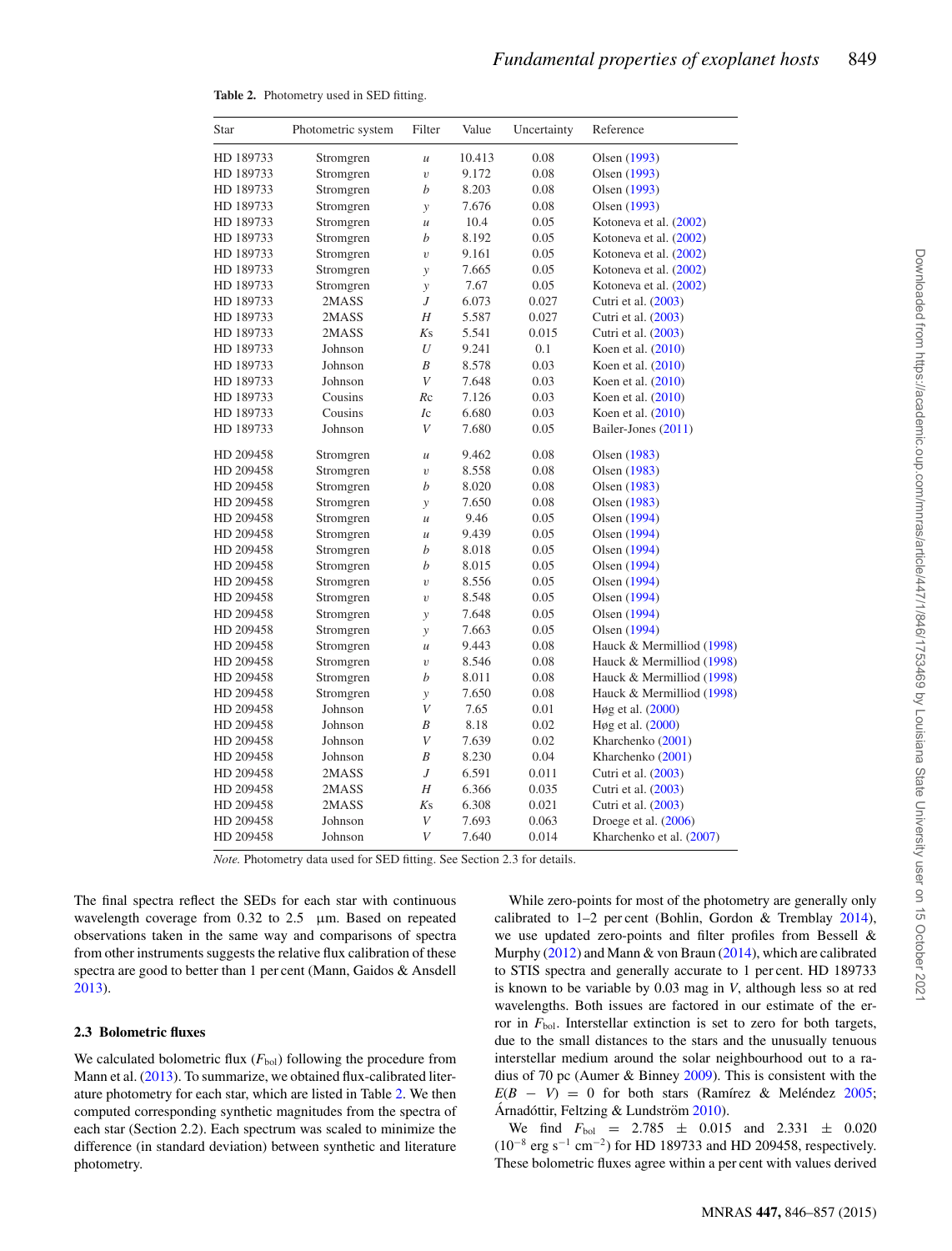<span id="page-6-0"></span>

|  | Table 3. Stellar and planetary properties. |  |  |
|--|--------------------------------------------|--|--|
|--|--------------------------------------------|--|--|

|                                                                           |                         | HD 189733                    | HD 209458             |                         |  |
|---------------------------------------------------------------------------|-------------------------|------------------------------|-----------------------|-------------------------|--|
| Property                                                                  | Value                   | Reference                    | Value                 | Reference               |  |
| $\theta_{\text{LD}}$ (mas)                                                | $0.3848 \pm 0.0055$     | This work (Section 2.1)      | $0.2254 \pm 0.0072$   | This work (Section 2.1) |  |
| $F_{\text{Bol}}$ (10 <sup>-8</sup> erg s <sup>-1</sup> cm <sup>-2</sup> ) | $2.785 \pm 0.058$       | This work (Section 2.3)      | $2.331 \pm 0.051$     | This work (Section 2.3) |  |
| $L_{*}$ ( $L_{\odot}$ )                                                   | $0.328 \pm 0.011$       | This work (Section 3.1)      | $1.788 \pm 0.147$     | This work (Section 3.1) |  |
| $R_{*}(\mathcal{R}_{\bigodot})$                                           | $0.805 \pm 0.016$       | This work (Section 3.1)      | $1.203 \pm 0.061$     | This work (Section 3.1) |  |
| $T_{\rm eff}$ (K)                                                         | $4875 \pm 43$           | This work (Section 3.1)      | $6092 \pm 103$        | This work (Section 3.1) |  |
| $[Fe/H]$ (dex)                                                            | $-0.03 \pm 0.08$        | Torres, Winn & Holman (2008) | $0.00 \pm 0.05$       | Torres et al. $(2008)$  |  |
| $R_{\rm p}/R_{\ast}$                                                      | $0.155313 \pm 0.000188$ | Agol et al. $(2010)$         | $0.12403 \pm 0.00043$ | Beaulieu et al. (2010)  |  |
| $R_{\rm p}$ ( $R_{\rm Jup}$ )                                             | $1.216 \pm 0.024$       | This work (Section 3.2)      | $1.451 \pm 0.074$     | This work (Section 3.2) |  |
| $M_* (\mathrm{M}_{\odot})$                                                | $0.846 \pm 0.049$       | de Kok et al. $(2013)$       | $1.00 \pm 0.22$       | Snellen et al. $(2010)$ |  |
| $M_{\rm p}$ ( $M_{\rm Jup}$ )                                             | $1.162 \pm 0.058$       | de Kok et al. $(2013)$       | $0.64 \pm 0.09$       | Snellen et al. $(2010)$ |  |
| $\log g_{\rm p}$                                                          | $3.29 \pm 0.02$         | This work (Section 3.2)      | $2.88 \pm 0.07$       | This work (Section 3.2) |  |
| $\log g_*$                                                                | $4.56 \pm 0.03$         | This work (Section 3.2)      | $4.28 \pm 0.10$       | This work (Section 3.2) |  |
| $\rho_{\rm p}$ ( $\rho_{\rm Jup}$ )                                       | $0.605 \pm 0.029$       | This work (Section 3.2)      | $0.196 \pm 0.033$     | This work (Section 3.2) |  |
| $\rho_*(\rho_{\bigodot})$                                                 | $1.62 \pm 0.11$         | This work (Section 3.2)      | $0.58 \pm 0.14$       | This work (Section 3.2) |  |

<span id="page-6-1"></span>

**Figure 2.** SEDs for HD 189733 (left) and HD 209458 (right). The (black) spectra represent the joined SNIFS+uSpeX spectra. The (red) points indicate photometry values from the literature. 'Error bars' in *x*-direction represent bandwidths of the filters used. The (blue) points show the flux value of the spectral template integrated over the filter transmission. The lower panel shows the residuals around the fit in units of standard deviations. For details, see Section 2.3, and for results, see Table [3.](#page-6-0)

in Casagrande et al.  $(2011)$  via the infrared flux method  $(2.7666)$ and 2.3379, same units). Finally, in order to account for unknown systematic effects due to, for example, uncertainties in photometric magnitude zero-point calculations, correlated errors in the photometry, potential errors in the spectral templates, filter transmission functions, etc., we add a 2 per cent uncertainty to each  $F_{bol}$  uncertainty value in quadrature (e.g. see discussion in Bohlin et al. [2014,](#page-11-17) in particular their sections 3.2.1– 3.2.3). Final results are in Table [3,](#page-6-0) and we show our calibrated spectra in Fig. [2.](#page-6-1)

#### **3 STELLAR AND PLANETARY PROPERTIES**

#### **3.1 General stellar properties**

*Hipparcos* parallaxes from van Leeuwen [\(2007\)](#page-12-51) are used in combination with our measured angular sizes (Section 2.1) to determine linear radii for each star. Furthermore, we are able to calculate the absolute bolometric luminosity for each star with *Hipparcos* parallaxes and bolometric fluxes from Section 2.3. Lastly, by rearranging the Stefan–Boltzmann equation in terms of observable quantities, we derive effective temperatures for both stars:

$$
T_{\rm eff} = 2341 (F_{\rm bol}/\theta_{\rm LD}^2)^{0.25},\tag{1}
$$

where the constant 2341 is used for convenient units: the bolometric flux *F*bol in 10−<sup>8</sup> erg s−<sup>1</sup> cm−2, the limb-darkened angular diameter  $\theta_{\text{LD}}$  in milliarcsecond, and the effective temperature  $T_{\text{eff}}$  in kelvin. For both HD 189733 and HD 209458, we present these radii, luminosities, and effective temperatures in Table [3.](#page-6-0) The errors on each variable are propagated in quadrature for the final parameter error value listed.

#### **3.2 The unique circumstances and available auxiliary data for HD 189733 and HD 209458**

Both HD 189733 and HD 209458 are known hosts to transiting exoplanets (Charbonneau et al. [2000;](#page-12-52) Henry et al. [2000;](#page-12-53) Bouchy et al. [2005\)](#page-11-23). The analysis of a transiting exoplanet's photometric light curve directly measures the planet-to-star radius ratio  $R_p/R_*$ (Winn [2010;](#page-12-54) Seager [2011\)](#page-12-55). A transit signature in a photometric light curve is typically confirmed to be planetary in nature with followup radial velocity observations. Such follow-up observations detect radial velocity shifts of the host star from the planet's gravitational pull as it orbits. This measurement provides the system's mass function, or sum of the masses, when the inclination is known, but not individual masses of both components. New detection techniques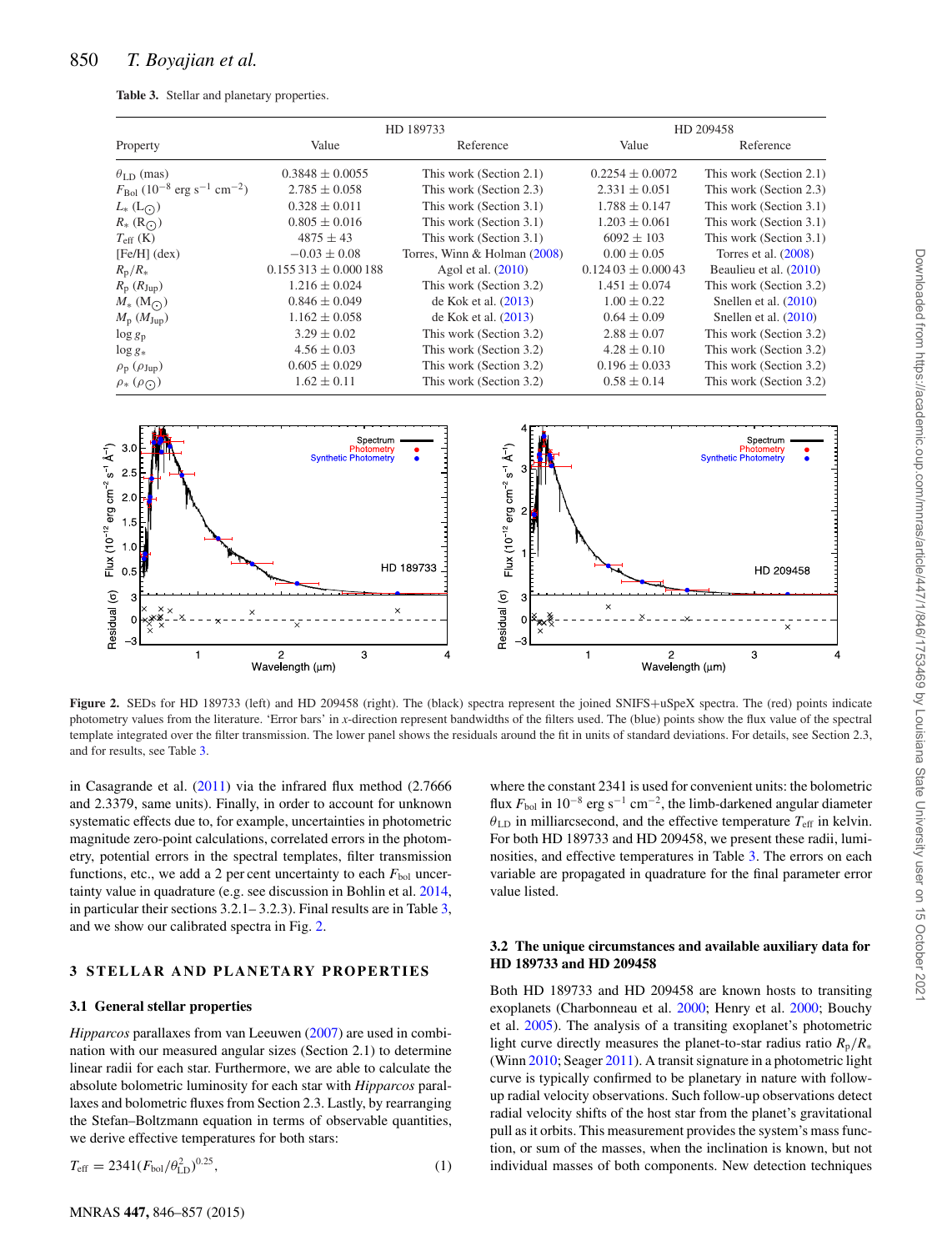have recently allowed for the detection of spectral lines originating from the planet itself (see de Kok et al. [2014](#page-12-56) for details and review of the field). These measurements of the planet's orbital velocity  $K_2$  yields the system mass ratio,  $K_2/K_1 = M_1/M_2$ , where  $K_{1,2}$ are the radial velocity semi-amplitudes and  $M_{1,2}$  are the masses of each component. Thus applying this method to observed transiting planetary systems where the orbital inclination is known from the light-curve solution provides *absolute* masses of both the host star and the transiting planet, just like an eclipsing binary system. Currently, our targets are the only two transiting exoplanet systems have been observed in this way. The pioneering work by Snellen et al. [\(2010\)](#page-12-49) was the first to observe this in HD 209458. de Kok et al. [\(2013\)](#page-12-48) later announced the successful detection of the planet's radial velocities to the HD 189733 system, which was confirmed with independent efforts in Rodler, Kürster & Barnes  $(2013)$  $(2013)$ .

In this work, we take advantage of the wealth of knowledge for both the HD 189733 and HD 209458 systems, as described in the above text. For the remainder of this paper, we assume the  $R_p/R_*$ measured from 8  $\mu$ m *Spitzer* observations, where the data are least influenced by limb darkening (references used are Agol et al. [2010](#page-11-21) for HD 189733 and Beaulieu et al. [2010](#page-11-22) for HD 209458). We further use the measured stellar and planetary masses from de Kok et al. [\(2013\)](#page-12-48) for HD 189733 and Snellen et al. [\(2010\)](#page-12-49) for HD 209458. All values and references mentioned are also shown in Table [3.](#page-6-0)

Using the planet-to-star radius ratio in combination with our measured stellar radius, we are able to *empirically* determine the planetary radii of 1.216  $\pm$  0.024 $R_{Jup}(2.2$  per cent) and  $1.451 \pm 0.074 R_{\text{Jun}}(5.4 \text{ per cent})$  for HD 189733 and HD 209458, respectively. Furthermore, knowing both the stellar and planetary mass and radius, it is then straightforward to calculate the surface gravity  $\log g$  ( $\log g \propto M/R^2$ ) and mean density  $\rho$  ( $\rho \propto M/R^3$ ) of each component in the system. These values are listed in Table [3.](#page-6-0) The density of HD 189733b ( $\rho_p = 0.802 \pm 0.038$  g cm<sup>-3</sup>) and HD 209458b ( $\rho_p = 0.260 \pm 0.043$  g cm<sup>-3</sup>) are much like that of butter and cork, respectively.<sup>3</sup>

#### **4 PREVIOUSLY DETERMINED HOST STAR PROPERTIES**

The first direct measurement of HD 189733's radius was made by Baines et al. [\(2007,](#page-11-2) Section 2.1). We have shown that our data, taken at much higher resolution, agree with this result by well under  $1\sigma$ , as well as improve the error by a factor of 4.5. No prior direct measurements of the radius of HD 209458 are published for comparison.

Over the years, estimates of the stellar properties of each star have been made using many techniques. We compare our values to the transiting exoplanet host star properties from Torres et al. [\(2008\)](#page-12-47) and Southworth [\(2010,](#page-12-58) [2011\)](#page-12-59).<sup>4</sup> The Torres et al. [\(2008\)](#page-12-47) and Southworth [\(2010\)](#page-12-58) papers both consist of a rigorous, uniform analysis using all available literature data on known transiting systems at the time. Similarly, their efforts make use of the photometric  $(a/R_*)$  measured from the light curve (Seager & Mallén-Ornelas  $2003$ ) as an external constraint on surface gravity, expanding upon the method developed by Sozzetti et al. [\(2007\)](#page-12-62). Torres et al. [\(2008\)](#page-12-47) derive stellar properties (mass, radius, luminosity, surface gravity, and age) by fitting Yonsei–Yale  $(Y^2)$  evolutionary models (Yi et al. [2001;](#page-12-63) Yi, Kim & Demarque [2003;](#page-12-64) Demarque et al. [2004\)](#page-12-65) to the spectroscopically determined  $T_{\text{eff}}$  and [Fe/H], using the photometric ( $a/R_*$ ) as evolutionary indicator. Host star properties derived in Southworth [\(2010,](#page-12-58) [2011\)](#page-12-59) are derived by a similar approach, using up to six different evolutionary models as well as empirically established relations derived from well-studied eclipsing binaries. Other select references to determine stellar properties are also touched upon in the discussion to follow, though the vast amount of literature references for each star makes a complete comparison demanding, with very little return.

The mean stellar density computed by our method (Table [3\)](#page-6-0) and the density determined via the photometric time series analysis are the most fundamentally derived values to compare, since they are largely independent of models. The stellar density derived for HD 189733 and HD 209458 agree well with our measurements within ∼1.5σ for HD 189733 and within 1.0σ for HD 209458 (Torres et al. [2008;](#page-12-47) Southworth [2010\)](#page-12-58).

Stellar radii are determined indirectly, generally via stellar evolutionary models, using the results from high-resolution spectroscopic observations with stellar atmosphere models as inputs (see above). In this way, Torres et al. [\(2008\)](#page-12-47) find the radius for HD 209458 to be 1.155  $\pm$  0.015 R<sub>O</sub>, agreeing well with our value within 0.8 $\sigma$  $(0.05 R<sub>O</sub>)$ . The detailed, yet indirect estimate of HD 209458's stel-lar radius by Cody & Sasselov [\(2002\)](#page-12-66) of  $R = 1.18 \pm 0.1$  R<sub> $\odot$ </sub> agrees with our value within  $0.2\sigma$  (0.02 R<sub>O</sub>). Note that since HD 209458 is located at a distance of nearly 50 pc, the errors in the *Hipparcos* parallax contribute significantly to our linear radius calculation. For this work, we assume the parallax from the van Leeuwen [\(2007\)](#page-12-51) reduction ( $\pi = 20.15 \pm 0.80$  mas, distance =49.63  $\pm$  1.97 pc). However, if we were to use the Perryman et al. [\(1997\)](#page-12-67) parallax value from the first *Hipparcos* reduction ( $\pi = 21.24 \pm 1.00$  mas, distance  $=47.08 \pm 2.22$  pc), our radius measurement would be  $R_* = 1.14 \pm 0.06$  R<sub>.</sub>. While this radius value is still consistent within errors of the adopted values mentioned above, it underlines the importance of having an accurate distance measurement to HD 209458 in order to constrain our results better.

On the other hand, the radius for HD 189733 from Torres et al.  $(2008)$ ,  $R_* = 0.756 \pm 0.018$  R<sub>○</sub>, is  $2\sigma$   $(0.05$  R<sub>○</sub>) smaller than our measurement. The significant offset of the Torres et al. [\(2008\)](#page-12-47) radius and our measurement for HD 189733 is likely a result from the evolutionary model not being able to reliably reproduce observed stellar parameters in later type stars (e.g. Boyajian et al. [2012\)](#page-11-0). This detail was addressed in Torres et al. [\(2008\)](#page-12-47) for the M-dwarf transiting planet host GJ 436, and thus the stellar properties for that star came from a specialized method described in Torres [\(2007\)](#page-12-68). This semi-empirically determined radius value of GJ 436 was confirmed by von Braun et al. [\(2012\)](#page-12-12), who directly measured its radius using LBOI. The two values agree by  $\sim$ 0.4 $\sigma$  (2 per cent). The evolutionary model predictions however yield a radius >10 per cent smaller for this star, a known shortcoming in the models for low-mass stars, as discussed in Torres et al. [\(2008\)](#page-12-47) and von Braun et al. [\(2012\)](#page-12-12).

While this deficiency in stellar models is generally viewed as a concern for the stellar properties of M-dwarfs, similar incompatibilities exist for more massive stars. As shown in Boyajian et al. [\(2012\)](#page-11-0), the observed radii and temperatures of single, K- and M-dwarfs were discrepant with the predictions from the Dartmouth models (DSEP; Dotter et al. [2008\)](#page-12-69). Specifically, Boyajian et al. [\(2012\)](#page-11-0) found that models overestimate temperatures by ∼3 per cent, and underestimate radii by  $\sim$ 5 per cent for stars cooler than about 5000 K. This

<sup>3</sup> <http://www.iem-inc.com/information/tools/densities> – 'I can't believe it's not butter', *Fabio*.

 $4$  The planetary density in Southworth [\(2010\)](#page-12-58) is corrected in Southworth [\(2011\)](#page-12-59) using the right scaling constant for Jupiter's density, effectively lowering previous densities by ∼7 per cent. Southworth [\(2009\)](#page-12-61) provides a lot of the background framework to the sequentially later papers cited here.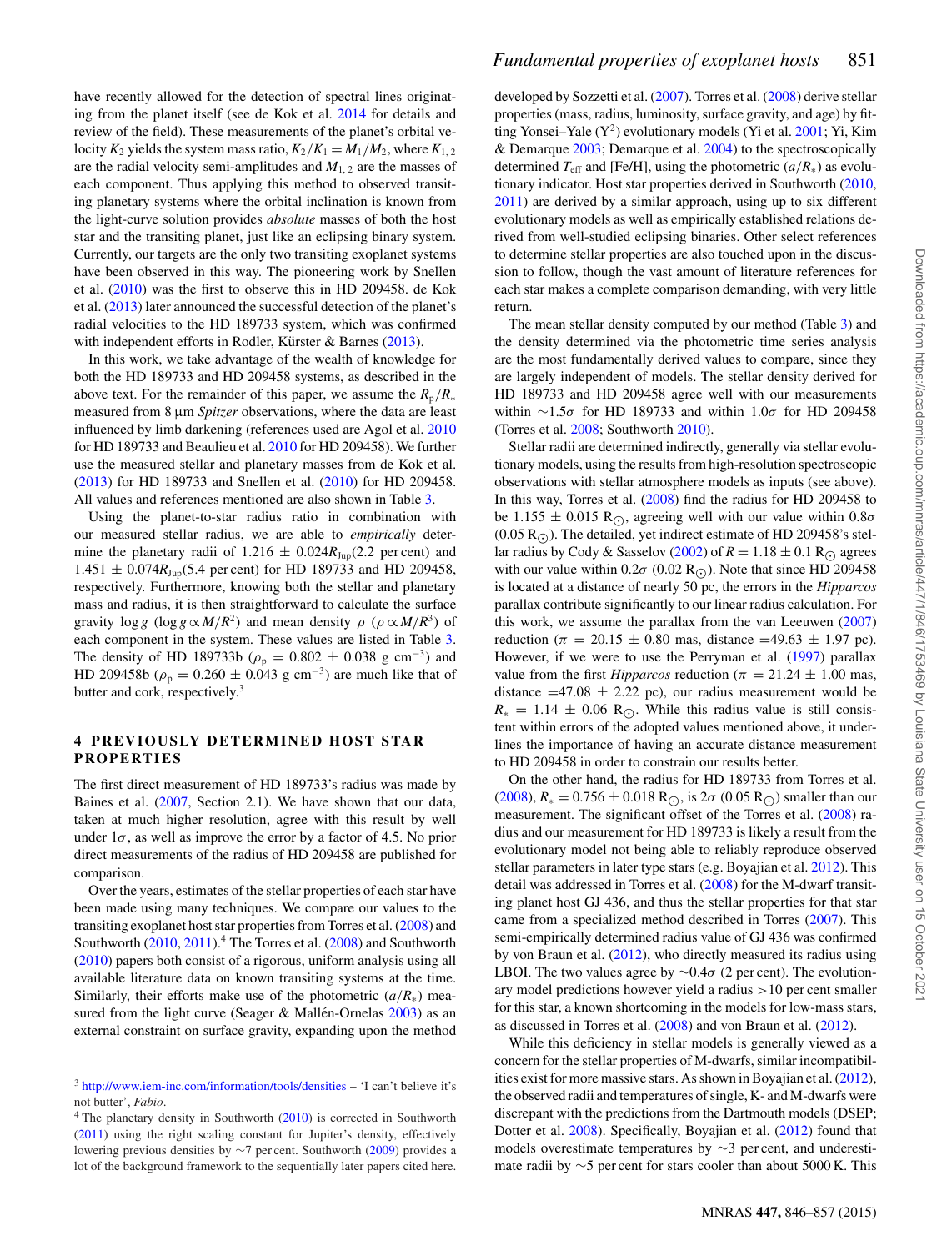<span id="page-8-0"></span>

**Figure 3.** Radius–temperature plot showing the position of HD 189733 (filled point) with the low-mass stars in Boyajian et al. [\(2012,](#page-11-0) open points). Also plotted are solar abundance, 5 Gyr isochrones from the DSEP (solid blue line), DMEstar (dashed blue line), and YaPSI (solid red line) model grids. Refer to Section 4 for details.

discrepancy was independently confirmed by Spada et al. [\(2013\)](#page-12-70) using YaPSI (Yale-Potsdam Stellar Isochrones), the most recent set of tracks and isochrones calculated with the Yale Rotational stellar Evolution Code (YREC). In Fig. [3,](#page-8-0) we show the measured radius and effective temperature of HD 189733 (solid point) with the low-mass stars that have directly measured radii and temperatures in Boyajian et al. [\(2012,](#page-11-0) open points).

Also displayed in Fig. [3](#page-8-0) are solar metallicity, 5 Gyr isochrones from the Dartmouth Stellar Evolution Database (DSEP; Dotter et al. [2008\)](#page-12-69), DMEstar (Dartmouth Magnetic Evolutionary Stellar Tracks And Relations; updated DSEP grid of models, described briefly in Muirhead et al. [2014](#page-12-71) and Malo et al. [2014\)](#page-12-72), as well as YaPSI (Spada et al. [2013\)](#page-12-70). Fig. [3](#page-8-0) shows that most of the points with  $T_{\text{eff}}$  < 5000 K fall above the model isochrone predictions. The position of HD 189733 in this plot is consistent with the parameter space where model predictions deviate from the directly measured astrophysical properties for the lower mass stars (Boyajian et al. [2012;](#page-11-0) Spada et al. [2013\)](#page-12-70).

#### **5 HARMONIZING STELLAR EVOLUTIONARY MODEL PREDICTIONS WITH OBSERVATIONAL DATA**

In Section 4, we show that the properties of HD 209458 are consistent with model predictions; however, HD 189733 shows potential for significant disagreement. As an initial comparison to models, the properties of HD 189733 are interpolated on to a 5 Gyr, solar metallicity isochrone from the Dartmouth series (Dotter et al. [2008\)](#page-12-69). When using stellar luminosity as the dependent variable, the model predicted mass is 0.805  $M_{\odot}$ , consistent with observations. However, the model  $T_{\text{eff}} = 5028 \text{ K}$  and  $R = 0.756 \text{ R}_{\odot}$  are 150 K (3.6 $\sigma$ ) too hot and 0.05 R<sub> $\odot$ </sub> (2.9 $\sigma$ ) too small, respectively. If the empirical mass is used as the dependent variable instead, models predict  $R = 0.796$  R<sub>(c)</sub>,  $T_{\text{eff}} = 5225$  K and  $L = 0.4245$  L<sub>(c)</sub>. In this scenario, the radius is consistent with observations, but the  $T_{\text{eff}}$  and luminosity are too high by 350 K (8 $\sigma$ ) and 0.1 L<sub>(2)</sub> (9 $\sigma$ ), respectively. Model predictions are therefore not compatible with the empirical data.

Here, we explore various explanations for the discrepancies between the model predictions and the empirical data. We investigate the effects of age, composition, and how convection is treated in models given the constraints provided by the observational data. Given the observational results (Table [3\)](#page-6-0), we are able to deduce the likely cause of the model offsets for the predicted properties of HD 189733 is due to the treatment convection and the choice of the mixing-length parameter  $\alpha_{\text{MLT}}$  (see Section 5.3.1).

#### **5.1 Age**

Models with masses in the 0.8  $M_{\odot}$  range undergo non-negligible evolution along the main sequence (MS). Thus, adoption of a 5 Gyr isochrone is not exactly appropriate. Allowing for variations in age is equivalent to investigating whether models of different masses provide a more consistent fit to the data. However, we find that no models simultaneously fit the *T*eff and radius of HD 189733 at an age younger than that of the Universe. In all cases, when a given model mass track fits the measured radius, the  $T_{\text{eff}}$  is too hot. Conversely, when the models match the measured  $T_{\text{eff}}$ , the radius is too small. However, this is only considering ages along the MS.

Along the pre-main-sequence (pre-MS), at an age near 40 Myr, models with masses around 0.82 M $_{\odot}$  match the complete set of observed properties. Around 40 Myr, models suggest a star of this mass is nearing the MS, having developed a small convective core prior to the  $p-p$  chain coming into full equilibrium, which brings about the establishment of a radiative core. Although these pre-MS models are in agreement with the observed stellar properties, other factors indicate that HD 189733 is unlikely to be a pre-MS star. Evidence comes from its derived rotation period (∼11 d), its low levels of magnetic activity (Pillitteri et al. [2010;](#page-12-73) Guinan [2013\)](#page-12-74), and lack of any detectable lithium in the spectrum (Mishenina et al. [2012\)](#page-12-75), all of which indicate HD 189733 is an MS star.

#### **5.2 Composition**

Departures from a strictly-scaled solar composition could, in principle, provide better agreement between observations and the stellar models. These departures include differences in the bulk metallicity, variations in α-element abundances, a non-solar helium abundance, and also the solar heavy element mixture.

#### *5.2.1 Metallicity*

To fit the observed *T*eff and radius, models require a scaled solar metallicity of  $[M/H] = +0.2$  dex and predict an age of approximately 10 Gyr. Abundance analyses however find  $[M/H]$  =  $-0.03 \pm 0.08$  dex, with a tendency for mildly subsolar metallicity (Bouchy et al. [2005;](#page-11-23) Torres et al. [2008\)](#page-12-47). Individual element abundances show variation consistent with [M/H] within the uncertainties. One prominent exception is oxygen, which appears underabundant in HD 189733 by roughly  $0.2 \text{ dex}$  ([O/Fe] =  $-0.2 \text{ dex}$ ; Mishenina et al. [2013\)](#page-12-76) compared to the Sun. Thus, there does not appear to be evidence for a supersolar metallicity in HD 189733's atmosphere which is required by the models to fit the observations.

#### *5.2.2* α*-element enhancement*

In the light of the measured underabundance of oxygen, it is possible that the star has a non-solar-like abundance of  $\alpha$ -elements. We test this idea with models having  $[\alpha/\text{Fe}] = -0.2$  and  $+0.2$  dex as a proxy for variations in oxygen abundance. Increasing [α/Fe] has the effect of reducing both the  $T_{\text{eff}}$  and radius of the model whereas decrease  $[\alpha/\text{Fe}]$  has the opposite effect. Agreement is found using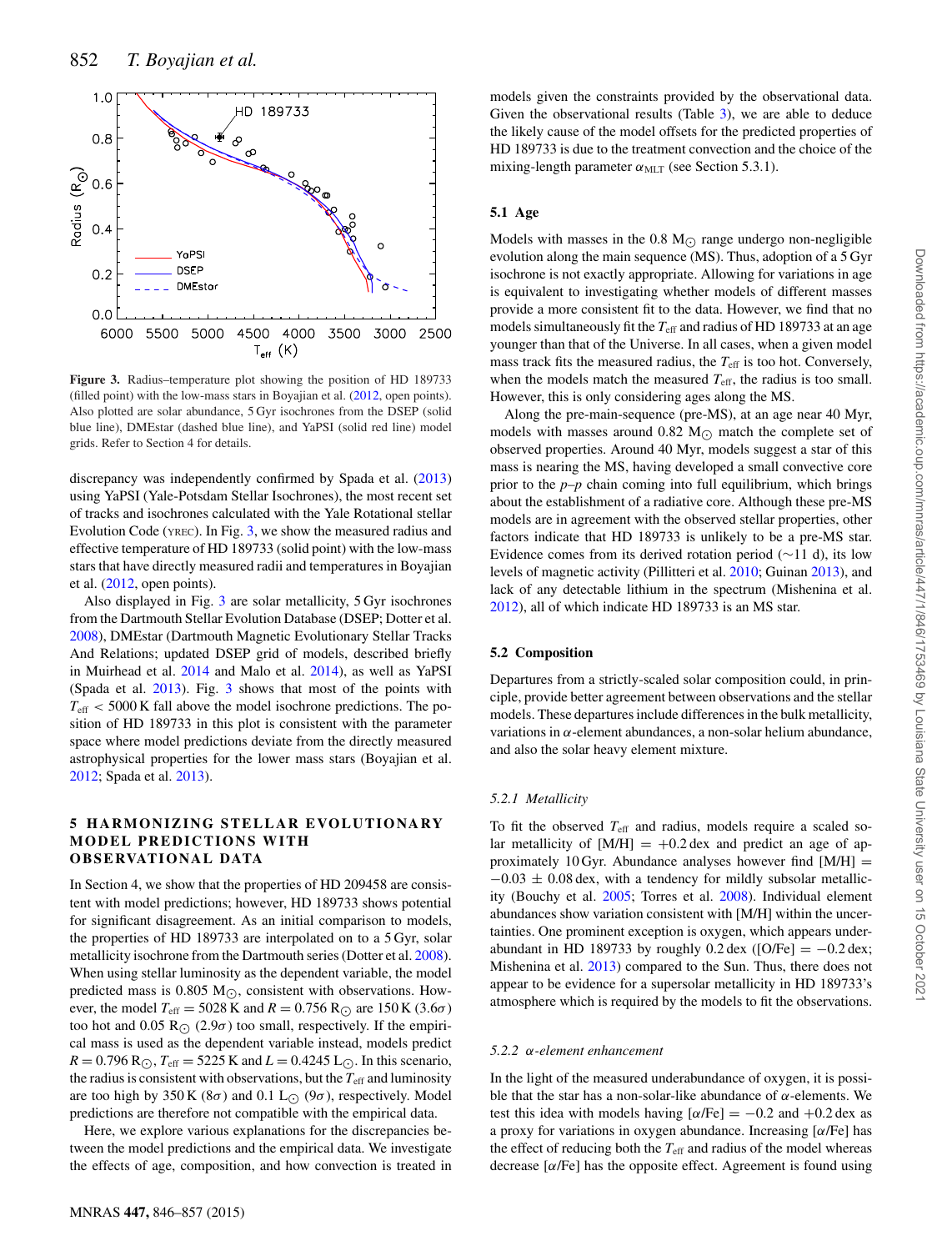$[\alpha/\text{Fe}] = +0.2 \text{ dex}$  at an age of roughly 9 Gyr, but this is in disagreement with the observed oxygen abundance of HD 189733 (see above). Models incorporating individual element enhancement, in particular carbon, nitrogen, and oxygen, are needed to further assess whether departures from a strictly solar abundance provide better agreement.

#### *5.2.3 Helium abundance*

The abundance of helium in the standard models presented thus far is set by assuming the helium mass fraction scales linearly with bulk metallicity from the primordial value  $Y_p = 0.2488$  (Peimbert, Luridiana & Peimbert [2007\)](#page-12-77). However, variations in the assumed helium abundance can have a significant impact on stellar models through changes in the mean molecular weight. Reducing the helium abundance effectively leads to a lower *T*eff and a smaller radius due to reductions in the *p–p* chain energy generation rate.

Dartmouth models were generated with  $Y = 0.24, 0.25, 0.26$ , and 0.278, where the latter value is the solar-calibrated value for a model with solar metallicity. Only by reducing the initial helium abundance of the models below  $Y = 0.25$  is it possible to find a model that reproduces the observed properties of HD 189733. It is worrisome that the required helium abundances are below the primordial value, leading us to doubt that helium abundances variations are a plausible explanation.

#### *5.2.4 Solar mixture*

Along the same lines as reducing the proportion of  $\alpha$ -elements and the overall helium abundance, it is possible that the solar heavy element mixture is incorrect in the standard models adopted here. Standard Dartmouth models adopt the abundances from Grevesse & Sauval [\(1998\)](#page-12-78), despite trends in the literature towards a lower heavy element composition (e.g. Asplund et al. [2009;](#page-11-24) Caffau et al. [2011\)](#page-11-25). As a test, we computed a set of Dartmouth models adopting the Asplund et al. [\(2009\)](#page-11-24) solar composition after first re-calibrating the models to the Sun.

We find that it is possible to reproduce the properties of HD 189733 with a 0.80  $M_{\odot}$  model at an age of 7 Gyr using the Asplund et al. [\(2009\)](#page-11-24) abundances. It is encouraging that agreement can be found, but caution must be exercised as there are significant unresolved issues between helioseismic data and standard solar models that adopt the Asplund et al. abundances (see e.g. Basu & Antia [2008,](#page-11-26) [2013\)](#page-11-27). Since solar models calculated with the Asplund et al. abundances do not provide an adequate representation of the solar interior, any agreement found with other stars must be regarded with skepticism.

#### **5.3 Convection**

One final aspect of stellar modelling that we wish to address is the efficiency of thermal convection. This is relevant considering recent results from asteroseismic studies, suggesting that convective properties are dependent on intrinsic stellar properties such as mass and composition (Bonaca et al. [2012\)](#page-11-28) and the on-going issue regarding inflated radii of low-mass stars in detached eclipsing binaries (e.g. Torres et al. [2010\)](#page-12-11).

#### *5.3.1 Reduced* α<sub>MLT</sub>

A simple test is to compute models with various convective mixinglength parameters. Doing so with the Dartmouth models, we find that a mixing-length parameter of  $\alpha_{\text{MLT}} = 1.4$  is required to bring an 0.81  $M_{\odot}$  model into agreement with the observations. By comparison, the relationship between stellar properties and convective mixing-length parameter suggested by Bonaca et al. [\(2012\)](#page-11-28) predicts a mixing length of  $\alpha_{MLT} = 1.44$ , when re-scaled to the solarcalibrated mixing length in the Dartmouth models. The close agreement may imply that the disagreement between models and the observations is the results of natural variations in convective efficiency. However, we must note that HD 189733, with an empirically determined  $T_{\text{eff}} = 4875 \pm 43$ K is outside of the calibration range of the Bonaca et al. [\(2012\)](#page-11-28) relation.

#### *5.3.2 Making constrained models*

Using the directly measured stellar properties, we are able to empirically test how  $\alpha_{\text{MLT}}$  will change to find agreement with stellar evolutionary models. Although models for HD 209458 do not have difficulty reproducing its observables – likely due to its closer similarity to the Sun – we apply this test on both stars studied here. We use the observed radius, temperature, mass, and associated errors to generate YREC models in a Monte Carlo analysis. In this mode, models are constructed to satisfy the observed mass, radius, temperature, and metallicity constraint. The mixing-length parameter is varied and age (and initial helium abundance) is a free parameter. For each run, mass, radius, effective temperature, and metallicity are varied assuming that their errors have a Gaussian distribution. This requires the code to run in an iterative mode. In all cases only models with ages <13.8 Gyr are chosen. We use standard physics inputs for the models. We use the OPAL equation of state (Rogers & Nayfonov [2002\)](#page-12-79). We use high-temperature opacities from OPAL (Iglesias & Rogers [1996\)](#page-12-80) and supplemented them with low-temperature opacities from Ferguson et al. [\(2005\)](#page-12-81). We use nuclear reaction rates of Adelberger et al. [\(1998\)](#page-11-29) except for the <sup>14</sup>N $(p, \gamma)$ <sup>15</sup>O reaction, where we use the reaction rate of Formicola et al. [\(2004\)](#page-12-82). Gravitational settling and diffusion of helium and heavy elements are incorporated using the coefficients of Thoul, Bahcall & Loeb [\(1994\)](#page-12-83).

Since many of the (mass, radius,  $T_{\text{eff}}$ , *Z*) combinations for a given mixing-length parameter end up requiring an initial helium abundance less than that produced by the big bang, the results of the Monte Carlo are analysed in two ways. The first way, 'unconstrained', accepts all results. The other way, 'constrained', only allowed results for which the initial helium abundance was greater than the primordial value  $Y_p = 0.2488$  (Peimbert et al. [2007\)](#page-12-77). The results of the analysis are shown in Table [4](#page-10-0) and in Fig. [4,](#page-10-1) where the 'constrained' solution for HD 189733 yields  $\alpha_{MLT}$ =1.34 ± 0.18, a significantly lower  $\alpha_{\text{MLT}}$  compared to a solar-mass star. This result illustrates that with standard physics, a change in the mixing-length parameter is enough to obtain physical models of the two stars, HD 189733 and HD 209458.

#### *5.3.3 Magneto-convection*

As an alternative explanation for the reduced convective mixing length, we computed magnetic stellar evolution models using the Dartmouth code DMESTAR (Feiden & Chaboyer [2012,](#page-12-84) [2013\)](#page-12-85). Two approaches to modelling the influence of the magnetic field were adopted: one that mimics a rotational dynamo by stabilizing convective flows and another whereby convective efficiency is reduced so as to mimic a turbulent dynamo. The magnetic models (of both varieties) require surface magnetic field strengths of approximately 1.5 kG to reproduce the observations. Feiden & Chaboyer [\(2013\)](#page-12-85)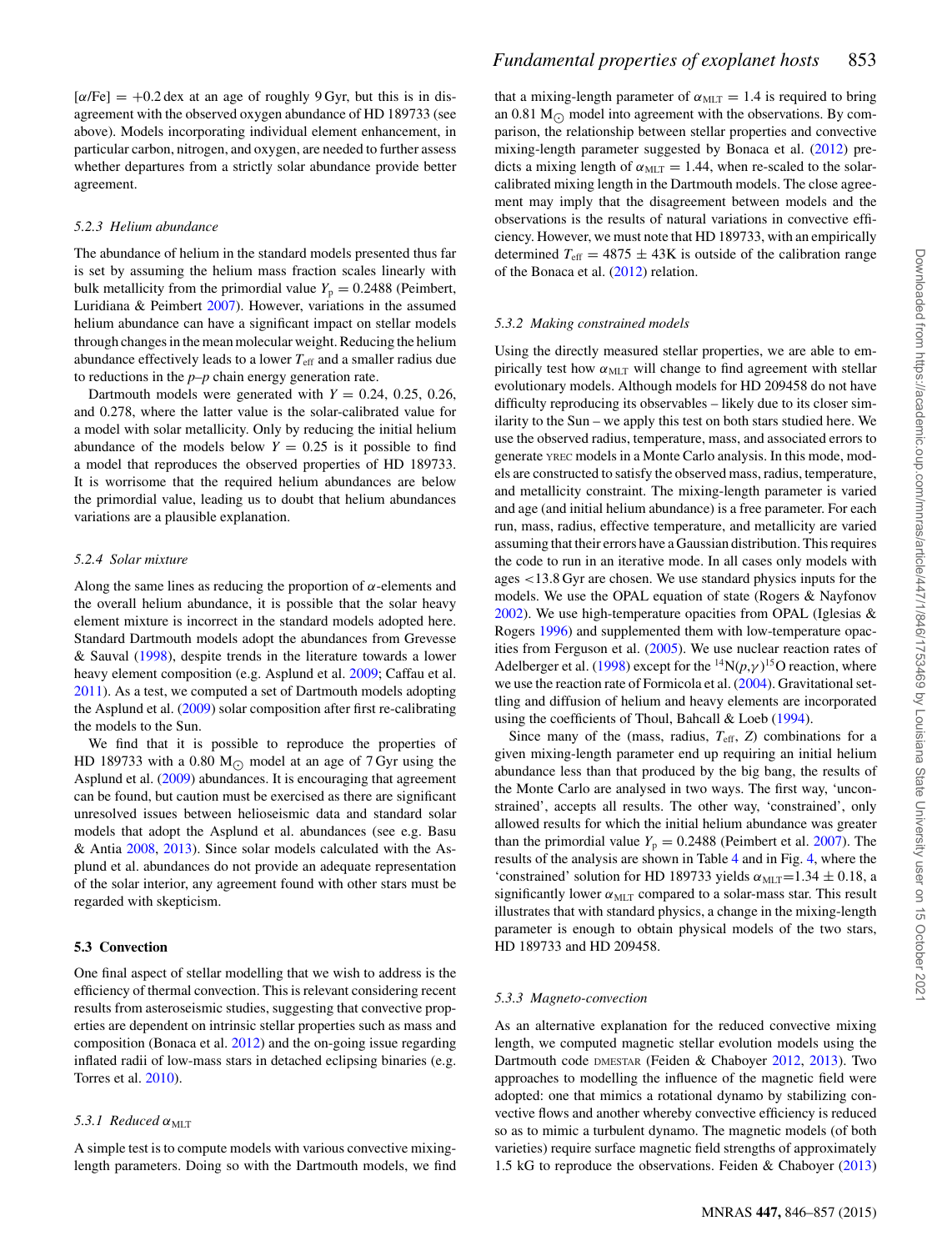<span id="page-10-0"></span>

|                        |                   | HD 189733                             | HD 209458           |                                       |  |
|------------------------|-------------------|---------------------------------------|---------------------|---------------------------------------|--|
| Property               | Unconstrained     | Constrained <sup><math>a</math></sup> | Unconstrained       | Constrained <sup><math>a</math></sup> |  |
| $\alpha_{\rm MIT}$     | $1.65 \pm 0.38$   | $1.34 \pm 0.18$                       | $2.01 \pm 0.43$     | $2.01 \pm 0.43$                       |  |
| Age $(Gyr)$            | $5.2 + 3.5$       | $4.3 \pm 2.8$                         | $6.5 + 2.7$         | $6.5 + 2.7$                           |  |
| Initial helium $(Y_0)$ | $0.228 \pm 0.031$ | $0.266 \pm 0.016$                     | $0.3240 + 0.0377$   | $0.3241 + 0.037$                      |  |
| Helium $(Y)$           | $0.216 \pm 0.032$ | $0.252 \pm 0.016$                     | $0.2808 \pm 0.0388$ | $0.2809 \pm 0.0387$                   |  |

**Table 4.** YREC model outputs.

 $\sqrt{a}$ With initial helium  $Y_0 > 0.2488$ .

*Note.* See Section 5.3.2 for additional details.

<span id="page-10-1"></span>

**Figure 4.** Radius–temperature plot showing the position of HD 189733 with  $1\sigma$  errors (black point). Each panel also shows evolutionary tracks for the mass indicated in legend, corresponding to the mass of HD 189733 (green), and a range above (blue) and below (red) this value by ∼1σ of the MC analysis. Dashed and solid lines denote pre-MS and MS evolutionary stages, respectively. The left-hand panel shows models using the solar-calibrated  $\alpha_{\text{MLT}}$ , and the right-hand panel shows  $\alpha_{\text{MLT}}$  parameter found in this work. Note that only models with a reduced  $\alpha_{\text{MLT}}$  reproduce the observed stellar properties for HD 189733 as a MS star. For details, see Sections 5.3.1 and 5.3.2.

showed that, to a reasonable extent, the interior magnetic field is of less consequence than the surface magnetic field in stars with a radiative core. Thus, the requirement of a 1.5 kG magnetic field is fairly robust, unless super-MG magnetic fields are invoked in the interior. While HD 189733 is fairly active in comparison to the Sun, the measured magnetic field is constrained to be in the range of 40–100 G (Moutou et al. [2007;](#page-12-86) Pillitteri et al. [2014\)](#page-12-87), considerably lower than required by the models.

#### *5.3.4 Starspots*

Finally, HD 189733 is known to show light-curve modulations consistent with the presence of spots on the stellar surface. On short time-scales, spots reduce the flux leaving the stellar surface without influencing the star's radius (e.g. Spruit & Weiss [1986\)](#page-12-88). This would lower the observed luminosity and *T*eff, producing disagreement between models and observations. If we assume that stellar evolution models reproduce the correct radius, but overestimate the  $T_{\text{eff}}$ , then one can estimate the potential spot coverage required to produce the observed luminosity difference.

At the observed radius, standard evolutionary models predict HD 189733 to have a mass consistent with observations of approximately 0.85 M $_{\odot}$ , but a luminosity 35 per cent higher than observed. Following Chabrier, Gallardo & Baraffe [\(2007\)](#page-12-89), this luminosity difference implies spot coverages of between 51–73 per cent if the spots are 25–15 per cent cooler than the surrounding photosphere, respectively. At this level, spots should be detectable either using

Dopper Imaging or by modelling spectral features (e.g. O'Neal, Neff & Saar [1998\)](#page-12-90). In fact, this level of spottiness is not consistent with observations of molecular features for even the most active stars (O'Neal et al. [1998\)](#page-12-90). Alternatively, a significant coverage of spots would produce anomalous photometric colours compared to predictions from non-spotted stellar models. However, a 0.85  $M_{\odot}$ stellar model from the Dartmouth series predicts the correct photometric magnitudes and colours. Introducing deviations due to spots produces worse photometric agreement, and is thus unlikely the cause of the offset.

#### **6 SUMMARY**

We present direct measurements to the physical properties of two Hall of Fame transiting exoplanet host stars, HD 189733 and HD 209458. We use the CHARA Array to measure the stellar angular diameters. By combining these measurements with distance and bolometric flux, we determine the linear radius, effective temperature, and absolute luminosity for each star (Table [3\)](#page-6-0). Combined with the empirically determined dynamical masses (Snellen et al. [2010;](#page-12-49) de Kok et al. [2013\)](#page-12-48), and the planet-to-star radius ratio from *Spitzer* data (Agol et al. [2010;](#page-11-21) Beaulieu et al. [2010\)](#page-11-22), we are able to calculate full system properties for both star and planet independent of models.

We find that the observations of HD 209458 agree with evolutionary model predictions. However, the properties of HD 189733 show discrepancies with models not unlike previously seen with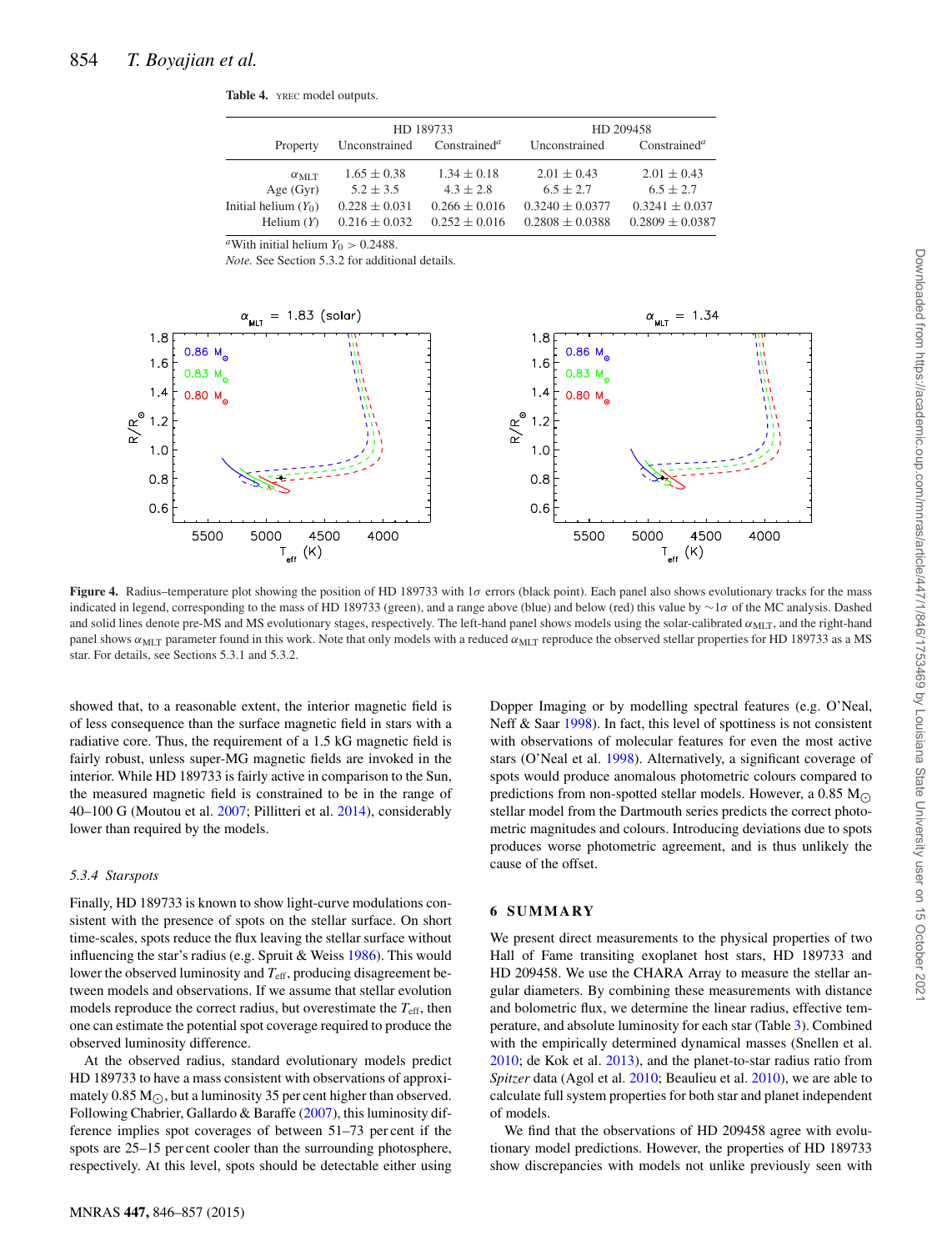fundamental measurements of low-mass stars (Boyajian et al. [2012\)](#page-11-0). We consider several scenarios in the attempt to reconcile the differences in either the assumed stellar properties or standard input physics within the models. We conclude that the models will match the data only by adjusting the solar-calibrated mixing-length parameter to a lower value (Section 5.3.1). This work highlights the importance in calibrating  $\alpha_{\text{MIT}}$  for stars with masses less than the Sun. As such, if models remain unchanged, the trend of models predicting temperatures too high and radii too small will remain. This has significant impact on the field of exoplanet detection and characterization, particularly in the case for low-mass stars too small/faint to be resolved with LBOI (Mann et al. [2013\)](#page-12-45).

The analysis and discussions within this work primarily focus on the discrepancy between our observations and evolutionary model predictions. As such, we do not address in detail comparisons with stellar properties derived with high-resolution spectroscopy, which are heavily model dependent and have sparse empirical verification. However, it is worthy to note that the temperature estimates listed in the PASTEL Catalogue of stellar parameters (Soubiran et al. [2010\)](#page-12-91) for HD 189733 range from 4952 to 5111 K, our temperature being 77 K cooler than the lowest entry. The temperature we measure for HD 209458 falls in the middle of the range in the PASTEL Catalogue (5987–6142 K). We can only speculate the reason for this large discrepancy in the temperature for HD 189733 is due to an extra source of opacity, such as TiO, which begins to appear at this temperature, that is not being correctly accounted for in the models. Another possible reason for the discrepancy is that if the spectroscopic modelling identifies an incorrect log *g*, this will bias the resulting  $T_{\text{eff}}$  and metallicity estimates (Buzzoni et al. [2001\)](#page-11-30). Likewise, the semi-empirical approach to determine  $T_{\text{eff}}$  using the infrared flux method (IRFM; Blackwell, Shallis & Selby [1979\)](#page-11-31) has been refined over the years to incorporate many details with goals to establish an effective temperature scale to better than 1 per cent. While the IRFM is a semi-empirical approach, systematics up to 100 K between IRFM scales (e.g. González Hernández & Bonifacio [2009;](#page-12-92) Casagrande et al. [2010,](#page-11-32) and references therein) exist, where the differences may be associated with lack of empirical measurements (i.e. interferometry) to calibrate zero-points (Boyajian et al. [2013\)](#page-11-8). Particularly for stars with  $T_{\text{eff}} < 5100 \text{ K}$ , IRFM temperatures are systematically hotter by a few per cent (Boyajian et al. [2013,](#page-11-8) their fig. 2 0). This statement holds true for HD 189733, where the IRFM temperature of 5022 K from Casagrande et al. [\(2011\)](#page-12-50) is 150 K (3 per cent) hotter than the interferometric  $T_{\text{eff}}$  derived in this work. The fact that spectroscopic and IRFM estimates of HD 189733's  $T_{\text{eff}}$  are considerably higher than the interferometric value is further evidence that indirect estimates of cool star properties need to be used with caution until they are able to be calibrated with empirical data sets.

A further implication of the corrections to stellar parameters is the calculated extent of the Habitable Zone (HZ; Kopparapu [2013;](#page-12-93) Kopparapu et al. [2014\)](#page-12-94). Kane [\(2014\)](#page-12-95) quantified the importance of stellar parameter determinations in defining the HZ boundaries for a particular system. Although the known planets in the systems studied in this paper cannot be consider HZ planets, the divergence of the measured stellar parameters from stellar models will have serious consequences for correct determinations of the fraction of stars with Earth-sized planets in the HZ ( $\eta_{\oplus}$ ). This is particular true for late-type stars since (i) the short-period bias of the transit and radial velocity methods is preferentially revealing  $\eta_{\oplus}$  for this stellar population, and (ii) calculated late-type stellar properties tend to have the largest divergence from models. It is therefore of critical importance to consider these results when describing HZ regions

for current and upcoming targets, such as those of the *Transiting Exoplanet Survey Satellite* (Ricker [2014\)](#page-12-96).

#### **ACKNOWLEDGEMENTS**

TSB acknowledges support provided through NASA grants ADAP12-0172 and 14-XRP14\_2-0147. DH acknowledges support by NASA Grant NNX14AB92G issued through the Kepler Participating Scientist Program. SB acknowledges partial support of NSF grant AST-1105930. Judit Sturmann keeps some tight beams in place – hats off to you girl! The CHARA Array is funded by the National Science Foundation through NSF grants AST-0606958 and AST-0908253 and by Georgia State University through the College of Arts and Sciences, as well as the W. M. Keck Foundation. This research made use of the SIMBAD and VIZIER Astronomical Databases, operated at CDS, Strasbourg, France [\(http://cdsweb.u-strasbg.fr/\)](http://cdsweb.u-strasbg.fr/), and of NASA's Astrophysics Data System, of the Jean-Marie Mariotti Center SearchCal service [\(http://www.jmmc.fr/searchcal\)](http://www.jmmc.fr/searchcal), co-developed by FIZEAU and LAOG/IPAG.

#### **REFERENCES**

- <span id="page-11-9"></span>Absil O. et al., 2008, A&A, 487, 1041
- <span id="page-11-29"></span>Adelberger E. G. et al., 1998, Rev. Mod. Phys., 70, 1265
- <span id="page-11-21"></span>Agol E., Cowan N. B., Knutson H. A., Deming D., Steffen J. H., Henry G. W., Charbonneau D., 2010, ApJ, 721, 1861
- <span id="page-11-12"></span>Aldering G. et al., 2002, in Tyson J. A., Wolff S., eds, Proc. SPIE. Conf. Ser. Vol. 4836, Survey and Other Telescope Technologies and Discoveries. SPIE, Bellingham, p. 61
- <span id="page-11-14"></span>Aldering G. et al., 2006, ApJ, 650, 510
- <span id="page-11-20"></span>Árnadóttir A. S., Feltzing S., Lundström I., 2010, A&A, 521, A40
- <span id="page-11-24"></span>Asplund M., Grevesse N., Sauval A. J., Scott P., 2009, ARA&A, 47, 481
- <span id="page-11-19"></span>Aumer M., Binney J. J., 2009, MNRAS, 397, 1286
- <span id="page-11-13"></span>Bacon R. et al., 2001, MNRAS, 326, 23
- <span id="page-11-16"></span>Bailer-Jones C. A. L., 2011, MNRAS, 411, 435
- <span id="page-11-2"></span>Baines E. K., van Belle G. T., ten Brummelaar T. A., McAlister H. A., Swain M., Turner N. H., Sturmann L., Sturmann J., 2007, ApJ, 661, L195
- <span id="page-11-1"></span>Baines E. K., McAlister H. A., ten Brummelaar T. A., Turner N. H., Sturmann J., Sturmann L., Goldfinger P. J., Ridgway S. T., 2008, ApJ, 680, 728
- <span id="page-11-5"></span>Baines E. K. et al., 2012, ApJ, 761, 57
- <span id="page-11-10"></span>Bakos G. Á., Pál A., Latham D. W., Noyes R. W., Stefanik R. P., 2006, ApJ, 641, L57
- <span id="page-11-26"></span>Basu S., Antia H. M., 2008, Phys. Rep., 457, 217
- <span id="page-11-27"></span>Basu S., Antia H. M., 2013, J. Phys. Conf. Ser., 440, 012017
- <span id="page-11-22"></span>Beaulieu J. P. et al., 2010, MNRAS, 409, 963
- <span id="page-11-18"></span>Bessell M., Murphy S., 2012, PASP, 124, 140
- <span id="page-11-31"></span>Blackwell D. E., Shallis M. J., Selby M. J., 1979, MNRAS, 188, 847
- <span id="page-11-17"></span>Bohlin R. C., Gordon K. D., Tremblay P. E., 2014, PASP, 126, 711
- <span id="page-11-28"></span>Bonaca A. et al., 2012, ApJ, 755, L12
- <span id="page-11-6"></span>Bonneau D. et al., 2006, A&A, 456, 789
- <span id="page-11-7"></span>Bonneau D., Delfosse X., Mourard D., Lafrasse S., Mella G., Cetre S., Clausse J. M., Zins G., 2011, A&A, 535, A53
- <span id="page-11-23"></span>Bouchy F. et al., 2005, A&A, 444, L15
- <span id="page-11-11"></span>Boyajian T. S. et al., 2008, ApJ, 683, 424
- <span id="page-11-0"></span>Boyajian T. S. et al., 2012, ApJ, 757, 112
- <span id="page-11-8"></span>Boyajian T. S. et al., 2013, ApJ, 771, 40
- <span id="page-11-4"></span>Boyajian T. S., van Belle G., von Braun K., 2014, AJ, 147, 47
- <span id="page-11-15"></span>Buton C. et al., 2013, A&A, 549, A8
- <span id="page-11-30"></span>Buzzoni A., Chavez M., Malagnini M. L., Morossi C., 2001, PASP, 113, 1365
- <span id="page-11-25"></span>Caffau E., Ludwig H. G., Steffen M., Freytag B., Bonifacio P., 2011, Sol. Phys., 268, 255
- <span id="page-11-3"></span>Carter J. A. et al., 2011, Science, 331, 562
- <span id="page-11-32"></span>Casagrande L., Ramírez I., Meléndez J., Bessell M., Asplund M., 2010, A&A, 512, A54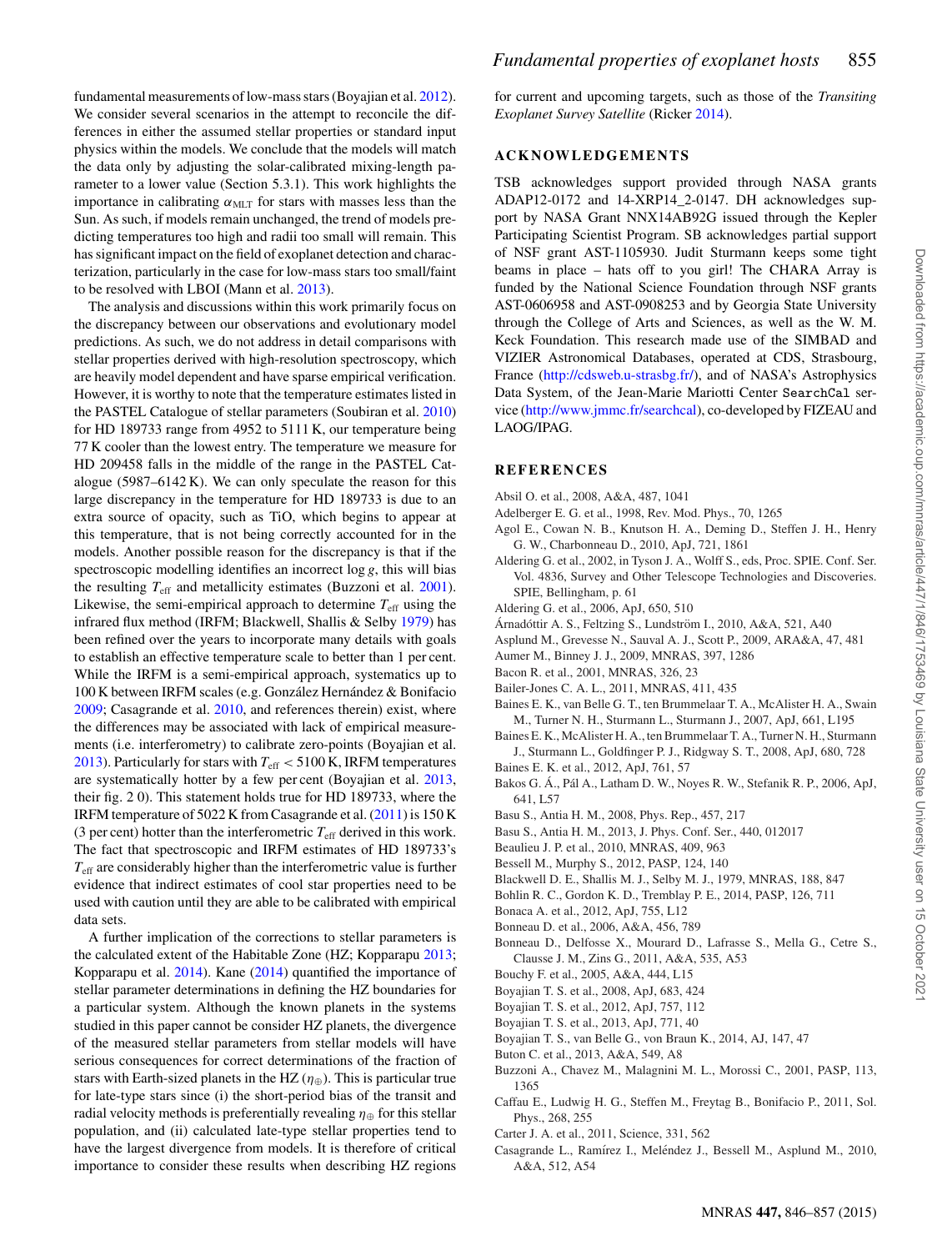- <span id="page-12-50"></span>Casagrande L., Schönrich R., Asplund M., Cassisi S., Ramírez I., Meléndez J., Bensby T., Feltzing S., 2011, A&A, 530, A138
- <span id="page-12-89"></span>Chabrier G., Gallardo J., Baraffe I., 2007, A&A, 472, L17
- <span id="page-12-52"></span>Charbonneau D., Brown T. M., Latham D. W., Mayor M., 2000, ApJ, 529, L45
- <span id="page-12-27"></span>Claret A., Bloemen S., 2011, A&A, 529, A75
- <span id="page-12-66"></span>Cody A. M., Sasselov D. D., 2002, ApJ, 569, 451
- <span id="page-12-32"></span>Cushing M. C., Vacca W. D., Rayner J. T., 2004, PASP, 116, 362
- <span id="page-12-36"></span>Cutri R. M. et al., 2003, The 2MASS All Sky Catalog of Point Sources. IPAC, Pasadena, CA
- <span id="page-12-48"></span>de Kok R. J., Brogi M., Snellen I. A. G., Birkby J., Albrecht S., de Mooij E. J. W., 2013, A&A, 554, A82
- <span id="page-12-56"></span>de Kok R. J., Birkby J., Brogi M., Schwarz H., Albrecht S., de Mooij E. J. W., Snellen I. A. G., 2014, A&A, 561, A150
- <span id="page-12-65"></span>Demarque P., Woo J. H., Kim Y. C., Yi S. K., 2004, ApJS, 155, 667
- <span id="page-12-69"></span>Dotter A., Chaboyer B., Jevremović D., Kostov V., Baron E., Ferguson J. W., 2008, ApJS, 178, 89
- <span id="page-12-17"></span>Doyle L. R. et al., 2011, Science, 333, 1602
- <span id="page-12-43"></span>Droege T. F., Richmond M. W., Sallman M. P., Creager R. P., 2006, PASP, 118, 1666
- <span id="page-12-84"></span>Feiden G. A., Chaboyer B., 2012, ApJ, 761, 30
- <span id="page-12-85"></span>Feiden G. A., Chaboyer B., 2013, ApJ, 779, 183
- <span id="page-12-81"></span>Ferguson J. W., Alexander D. R., Allard F., Barman T., Bodnarik J. G., Hauschildt P. H., Heffner-Wong A., Tamanai A., 2005, ApJ, 623, 585
- <span id="page-12-82"></span>Formicola A. et al., 2004, Phys. Lett. B, 591, 61
- <span id="page-12-30"></span>Gaidos E. et al., 2014, MNRAS, 443, 2561
- <span id="page-12-92"></span>González Hernández J. I., Bonifacio P., 2009, A&A, 497, 497
- <span id="page-12-20"></span>Gray R. O., Napier M. G., Winkler L. I., 2001, AJ, 121, 2148
- <span id="page-12-19"></span>Gray R. O., Corbally C. J., Garrison R. F., McFadden M. T., Robinson P. E., 2003, AJ, 126, 2048
- <span id="page-12-78"></span>Grevesse N., Sauval A. J., 1998, Space Sci. Rev., 85, 161
- <span id="page-12-74"></span>Guinan E. F., 2013, J. Am. Assoc. Var. Star Obs., 41, 153
- <span id="page-12-26"></span>Hanbury Brown R. H., Davis J., Lake R. J. W., Thompson R. J., 1974, MNRAS, 167, 475
- <span id="page-12-40"></span>Hauck B., Mermilliod M., 1998, A&AS, 129, 431
- <span id="page-12-53"></span>Henry G. W., Marcy G. W., Butler R. P., Vogt S. S., 2000, ApJ, 529,  $IA1$
- <span id="page-12-41"></span>Høg E. et al., 2000, A&A, 355, L27
- <span id="page-12-22"></span>Huber D. et al., 2012, ApJ, 760, 32
- <span id="page-12-16"></span>Huber D. et al., 2013, ApJ, 767, 127
- <span id="page-12-80"></span>Iglesias C. A., Rogers F. J., 1996, ApJ, 464, 943
- <span id="page-12-21"></span>Ireland M. J. et al., 2008, in Schöller M., Danchi W. C., Delplancke F., eds, Proc. SPIE Conf. Ser. Vol. 7013, Optical and Infrared Interferometry. SPIE, Bellingham, p. 63
- <span id="page-12-95"></span>Kane S. R., 2014, ApJ, 782, 111
- <span id="page-12-42"></span>Kharchenko N. V., 2001, Kinematika Fiz. Nebesnykh Tel, 17, 409
- <span id="page-12-44"></span>Kharchenko N. V., Scholz R. D., Piskunov A. E., Röser S., Schilbach E., 2007, Astron. Nachr., 328, 889
- <span id="page-12-37"></span>Koen C., Kilkenny D., van Wyk F., Marang F., 2010, MNRAS, 403, 1949
- <span id="page-12-93"></span>Kopparapu R. K., 2013, ApJ, 767, L8
- <span id="page-12-94"></span>Kopparapu R. K., Ramirez R. M., SchottelKotte J., Kasting J. F., Domagal-Goldman S., Eymet V., 2014, ApJ, 787, L29
- <span id="page-12-35"></span>Kotoneva E., Flynn C., Chiappini C., Matteucci F., 2002, MNRAS, 336, 879
- <span id="page-12-28"></span>Lantz B. et al., 2004, in Mazuray L., Rogers P. J., Wartmann R., eds, Proc. SPIE Conf. Ser. Vol. 5249, Optical Design and Engineering. SPIE, Bellingham, p. 146
- <span id="page-12-23"></span>Maestro V. et al., 2013, MNRAS, 434, 1321
- <span id="page-12-72"></span>Malo L., Doyon R., Feiden G. A., Albert L., Lafrenière D., Artigau É., Gagne J., Riedel A., 2014, ApJ, 792, 37 ´
- Mann A. W., von Braun K., 2014, preprint [\(arXiv:1412.1474\)](http://arxiv.org/abs/1412.1474)
- <span id="page-12-45"></span>Mann A. W., Gaidos E., Ansdell M., 2013, ApJ, 779, 188
- <span id="page-12-75"></span>Mishenina T. V., Soubiran C., Kovtyukh V. V., Katsova M. M., Livshits M. A., 2012, A&A, 547, A106
- <span id="page-12-76"></span>Mishenina T. V., Pignatari M., Korotin S. A., Soubiran C., Charbonnel C., Thielemann F. K., Gorbaneva T. I., Basak N. Y., 2013, A&A, 552, A128
- <span id="page-12-86"></span>Moutou C. et al., 2007, A&A, 473, 651
- <span id="page-12-71"></span>Muirhead P. S. et al., 2014, ApJS, 213, 5
- <span id="page-12-90"></span>O'Neal D., Neff J. E., Saar S. H., 1998, ApJ, 507, 919
- <span id="page-12-29"></span>Oke J. B., 1990, AJ, 99, 1621
- <span id="page-12-38"></span>Olsen E. H., 1983, A&AS, 54, 55
- <span id="page-12-34"></span>Olsen E. H., 1993, A&AS, 102, 89
- <span id="page-12-39"></span>Olsen E. H., 1994, A&AS, 106, 257
- <span id="page-12-77"></span>Peimbert M., Luridiana V., Peimbert A., 2007, ApJ, 666, 636
- <span id="page-12-67"></span>Perryman M. A. C. et al. 1997, A&A, 323, L49
- <span id="page-12-73"></span>Pillitteri I., Wolk S. J., Cohen O., Kashyap V., Knutson H., Lisse C. M., Henry G. W., 2010, ApJ, 722, 1216
- <span id="page-12-87"></span>Pillitteri I., Wolk S. J., Lopez-Santiago J., Günther H. M., Sciortino S., Cohen O., Kashyap V., Drake J. J., 2014, ApJ, 785, 145
- <span id="page-12-46"></span>Ramírez I., Meléndez J., 2005, ApJ, 626, 465
- <span id="page-12-31"></span>Rayner J. T., Toomey D. W., Onaka P. M., Denault A. J., Stahlberger W. E., Vacca W. D., Cushing M. C., Wang S., 2003, PASP, 115, 362
- <span id="page-12-96"></span>Ricker G. R., 2014, J. Am. Assoc. Var. Star Obs., 42, 234
- <span id="page-12-57"></span>Rodler F., Kürster M., Barnes J. R., 2013, MNRAS, 432, 1980
- <span id="page-12-79"></span>Rogers F. J., Nayfonov A., 2002, ApJ, 576, 1064
- <span id="page-12-55"></span>Seager S., 2011, Exoplanets. Univ. Arizona Press, Tucson, AZ
- <span id="page-12-60"></span>Seager S., Mallén-Ornelas G., 2003, ApJ, 585, 1038
- <span id="page-12-49"></span>Snellen I. A. G., de Kok R. J., de Mooij E. J. W., Albrecht S., 2010, Science, 465, 1049
- <span id="page-12-91"></span>Soubiran C., Le Campion J. F., Cayrel de Strobel G., Caillo A., 2010, A&A, 515, A111
- <span id="page-12-61"></span>Southworth J., 2009, MNRAS, 394, 272
- <span id="page-12-58"></span>Southworth J., 2010, MNRAS, 408, 1689
- <span id="page-12-59"></span>Southworth J., 2011, MNRAS, 417, 2166
- <span id="page-12-62"></span>Sozzetti A., Torres G., Charbonneau D., Latham D. W., Holman M. J., Winn J. N., Laird J. B., O'Donovan F. T., 2007, ApJ, 664, 1190
- <span id="page-12-70"></span>Spada F., Demarque P., Kim Y. C., Sills A., 2013, ApJ, 776, 87
- <span id="page-12-88"></span>Spruit H. C., Weiss A., 1986, A&A, 166, 167
- <span id="page-12-83"></span>Thoul A. A., Bahcall J. N., Loeb A., 1994, ApJ, 421, 828
- <span id="page-12-68"></span>Torres G., 2007, ApJ, 671, L65
- <span id="page-12-47"></span>Torres G., Winn J. N., Holman M. J., 2008, ApJ, 677, 1324
- <span id="page-12-11"></span>Torres G., Andersen J., Giménez A., 2010, A&AR, 18, 67
- <span id="page-12-33"></span>Vacca W. D., Cushing M. C., Rayner J. T., 2003, PASP, 115, 389
- <span id="page-12-25"></span>van Belle G. T., van Belle G., 2005, PASP, 117, 1263
- <span id="page-12-13"></span>van Belle G. T., von Braun K., 2009, ApJ, 694, 1085
- <span id="page-12-51"></span>van Leeuwen F., 2007, A&A, 474, 653
- <span id="page-12-14"></span>von Braun K. et al., 2011, ApJ, 740, 49
- <span id="page-12-12"></span>von Braun K. et al., 2012, ApJ, 753, 171
- <span id="page-12-15"></span>von Braun K. et al., 2014, MNRAS, 438, 2413 Welsh W. F. et al., 2012, Science, 481, 475
- <span id="page-12-24"></span><span id="page-12-18"></span>White T. R. et al., 2013, MNRAS, 433, 1262
- <span id="page-12-54"></span>Winn J. N., 2010, preprint [\(arXiv:1001.2010\)](http://arxiv.org/abs/1001.2010)
- <span id="page-12-63"></span>Yi S., Demarque P., Kim Y. C., Lee Y. W., Ree C. H., Lejeune T., Barnes S., 2001, ApJS, 136, 417
- <span id="page-12-64"></span>Yi S. K., Kim Y. C., Demarque P., 2003, ApJS, 144, 259

<span id="page-12-0"></span><sup>1</sup>*Yale University, New Haven, CT 06520, USA*

- <span id="page-12-1"></span><sup>2</sup>Max-Planck-Institute for Astronomy (MPIA), Königstuhl 17, D-69117 *Heidelberg, Germany*
- <span id="page-12-2"></span><sup>3</sup>*Mirasol Institute, D-81679 Munich, Germany*
- <span id="page-12-3"></span><sup>4</sup>*Lowell Observatory, Flagstaff 86001, USA*
- <span id="page-12-4"></span><sup>5</sup>*Department of Physics & Astronomy, Uppsala University, Box 516, SE-751 20 Uppsala, Sweden*
- <sup>6</sup>*NASA Ames Research Center, Moffett Field, CA 94035, USA*
- <span id="page-12-5"></span><sup>7</sup>*SETI Institute, 189 Bernardo Avenue, Mountain View, CA 94043, USA*
- <span id="page-12-7"></span><span id="page-12-6"></span><sup>8</sup>*The CHARA Array, Mount Wilson Observatory, Mount Wilson, CA 91023, USA*
- <span id="page-12-8"></span><sup>9</sup>*Department of Astronomy, The University of Texas at Austin, Austin, TX 78712, USA*
- <span id="page-12-9"></span><sup>10</sup>Institut für Astrophysik, Georg-August-Universität Göttingen, Friedrich-*Hund-Platz 1, D-37077 Gottingen, Germany ¨*
- <span id="page-12-10"></span><sup>11</sup>*Sydney Institute for Astronomy, School of Physics, University of Sydney, NSW 2006, Australia*